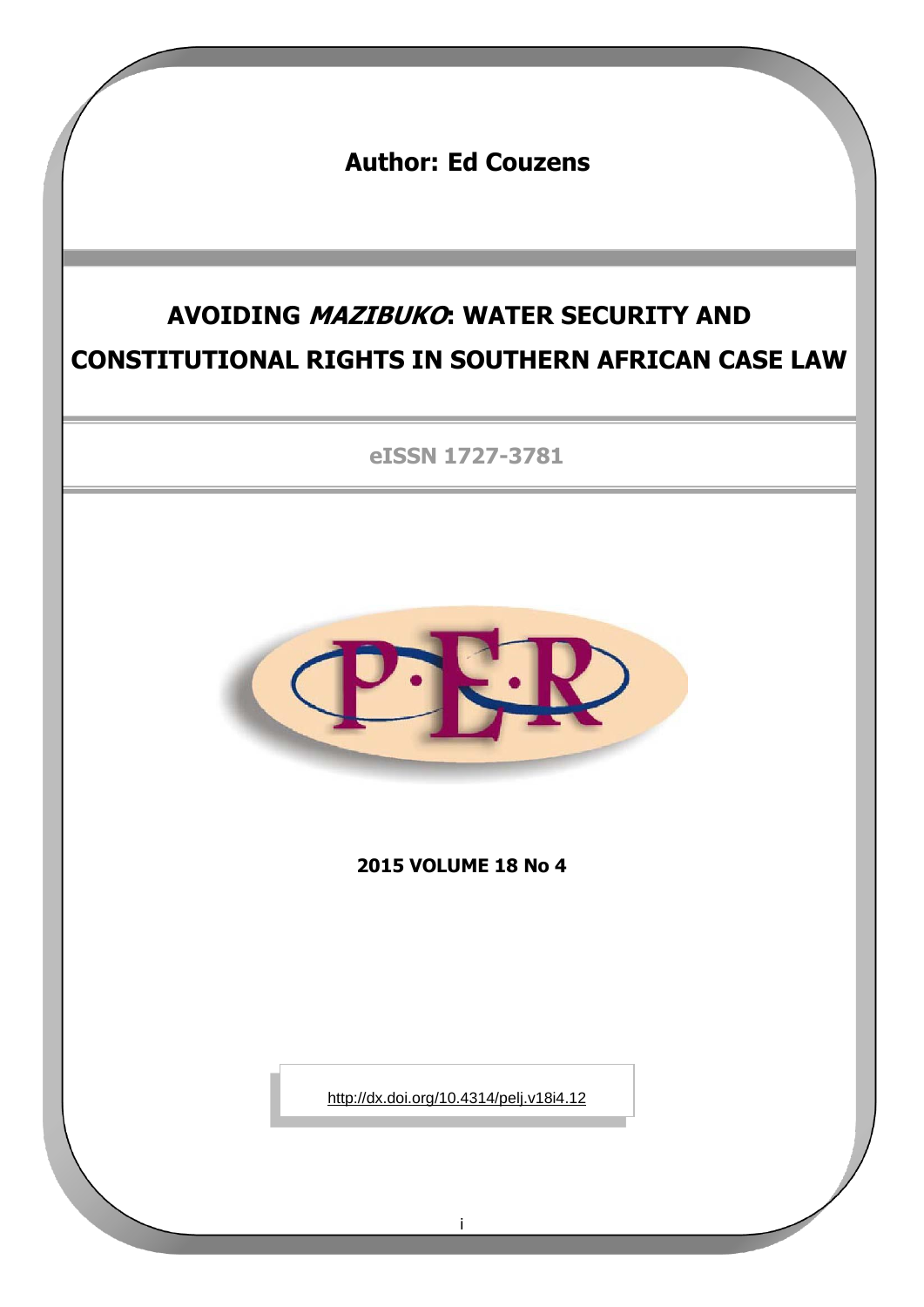# **AVOIDING MAZIBUKO: WATER SECURITY AND CONSTITUTIONAL RIGHTS IN SOUTHERN AFRICAN CASE LAW**

### **Ed Couzens**

# **1 Introduction: The judgment in Mazibuko v City of Johannesburg**

ometimes a judgment is given which is so significant that it attracts attention not just in its region but worldwide also. The judgment becomes one which is discussed, or at least mentioned, in every account of its field. The judgment by the Constitutional Court of South Africa in *Mazibuko v City of Johannesburg*<sup>1</sup> appears to have been one such in the field of environmental law. South African water law experienced an "apotheosis" in the late 1990s when, with the promulgation of the *National Water Act*,<sup>2</sup> private ownership of water ceased to be permissible; riparian rights ceased to exist; and two users – human beings, for a daily needs component, and the environment itself – became the only "priority users".<sup>3</sup> This appeared to signal a "sea change" in the state's attitude toward freshwater usage and the rights of people<sup>4</sup> – but the optimism of commentators concerned with environmental protection and human rights that

Ed Couzens. BA Hons LLB (Wits) LLM Environmental Law (Natal and Nottingham) PhD (KZN). Associate Professor, University of Sydney, Sydney Law School, Australia; Attorney of the High Court, RSA. E-mail: ed.couzens@sydney.edu.au. Thanks are due to both Meda Couzens and Victor Nkiwane for their assistance with the research. The author has participated in the research project "Legal Framework to Promote Water Security" (WATSEC), financed by the Academy of Finland (268151).

 $1$  Mazibuko v City of Johannesburg 2010 4 SA 1 (CC) (Mazibuko).

<sup>&</sup>lt;sup>2</sup> *National Water Act* 36 of 1998.

 $3$  *National Water Act* 36 of 1998, Part 3: The Reserve.

Stewart and Horsten argue that "South Africa is one of the few jurisdictions in the world that provides for an explicit right to water" with s 27(1)(b) of the Constitution of the Republic of South Africa, 1996 "guarantee[ing] the right to access to adequate water". Stewart and Horsten 2009 SAPR/PL 488. The full right in the Constitution reads:

<sup>27.</sup> Health care, food, water and social security

<sup>(1)</sup> Everyone has the right to have access to—

<sup>(</sup>a) health care services, including reproductive health care;

<sup>(</sup>b sufficient food and water; and

<sup>(</sup>c) social security, including, if they are unable to support themselves and their dependants, appropriate social assistance.

<sup>(2)</sup> The state must take reasonable legislative and other measures, within its available resources, to achieve the progressive realisation of each of these rights.

<sup>(3)</sup> No one may be refused emergency medical treatment.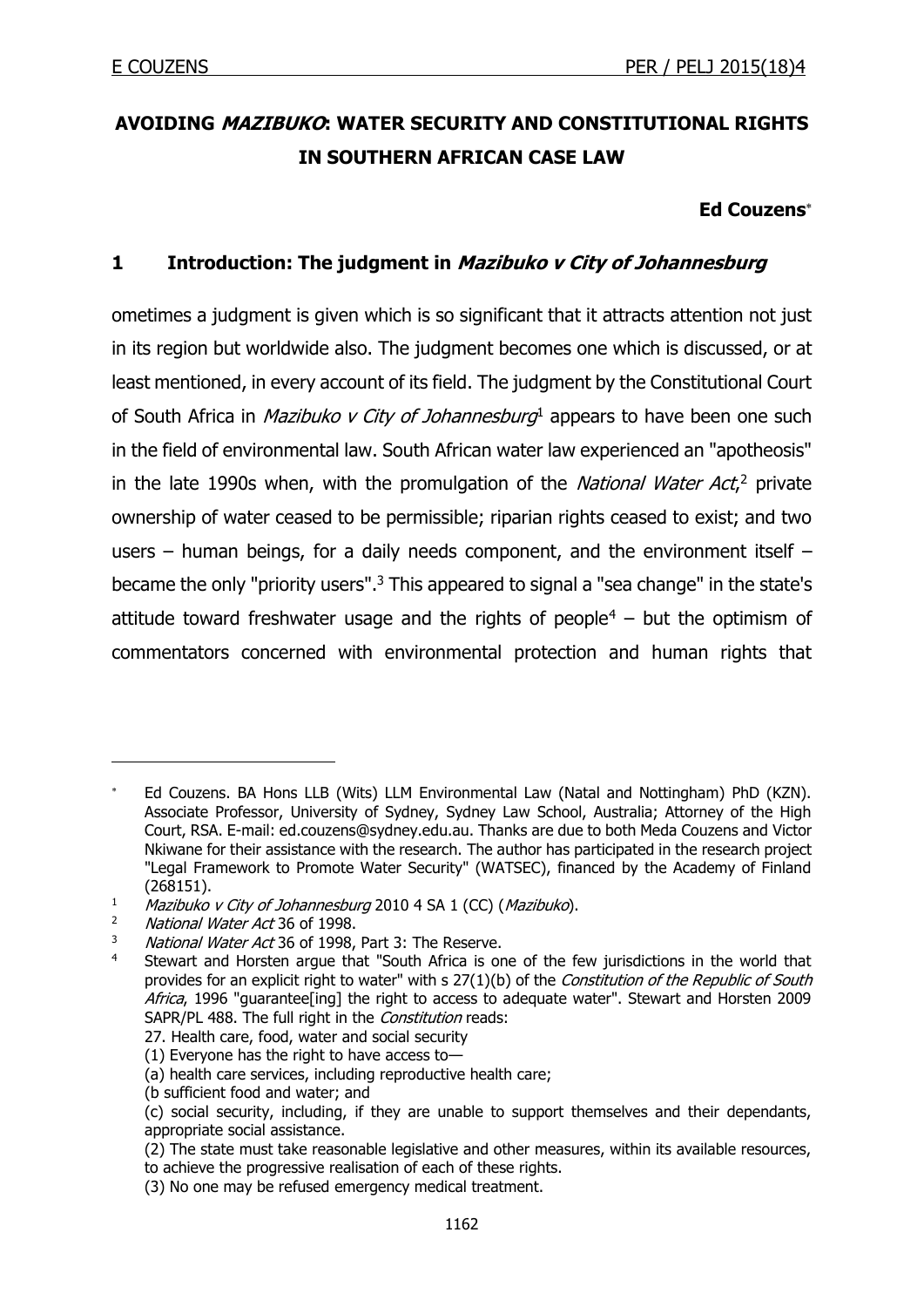traditional heavy users<sup>5</sup> would now be protected less than would people and the environment itself<sup>6</sup> may need to be tempered after the *Mazibuko* judgment.

As the judgment has been analysed in depth by numerous writers, $<sup>7</sup>$  its facts will be</sup> discussed here only briefly. The point of this article is in fact not to analyse the Mazibuko judgment itself, or at least not directly, but to consider the implications in relation to the judgment of two subsequent judgments relevant to water securityrelated issues in Southern Africa.<sup>8</sup> Despite the Constitutional Court's conservative ruling on payment for water services in *Mazibuko*, questions related to access to water will continue to arise and disconnections to be challenged. While a direct challenge to the *Mazibuko* ruling is unlikely in the short term, there may be ways for courts to avoid the decision and find in favour of dispossessed applicants.

The applicants in the *Mazibuko* case were residents in one of the poorest areas in Johannesburg, South Africa. The city authorities had decided to supply six kilolitres of water per month free to every account holder in the city. The applicants challenged the constitutionality of this decision on the ground that the *Constitution*<sup>9</sup> provides that everyone has the right of access to sufficient water.<sup>10</sup> The applicants argued further that it was unlawful for the city to install prepaid water meters in certain households. At issue, therefore, were the obligations which rest on the city as an organ of state.

According to the Constitutional Court, the right of access to sufficient water does not require that the state provide every person, upon demand and without more, with sufficient water. Nor does the obligation confer on any person a right to claim

 $5$  Agriculture, industry and mining.

According to one commentator, "water experts around the world are, not surprisingly, watching South Africa's new water law and process of water reform unfold", quoting former Minister of Water Affairs Buyelwa Sonjica as saying in 2005 that the Department's "water allocation reform" framework "reflects our efforts to ensure that in managing the water in Africa and beyond, we adopt approaches that aim to achieve broader goals of fairness and equity, poverty eradication and sustainability". Posthumus 2005 SA Irrigation 8.

<sup>&</sup>lt;sup>7</sup> See, for instance, Stewart and Horsten 2009  $SAPR/PL$ ; and the various writers cited in s 2 of the text above.

<sup>&</sup>lt;sup>8</sup> City of Cape Town v Marcel Mouzakis Strümpher 2012 ZASCA 54 (30 March 2012); and Farai Mushoriwa v City of Harare 2014 ZWHHC 195 (5 June, 23 July and 2 August 2013, and 30 April 2014) - see Parts 3 and 4 below.

<sup>&</sup>lt;sup>9</sup> The *Constitution of the Republic of South Africa*, 1996.

 $10$  Section 27(1)(b) of the *Constitution*.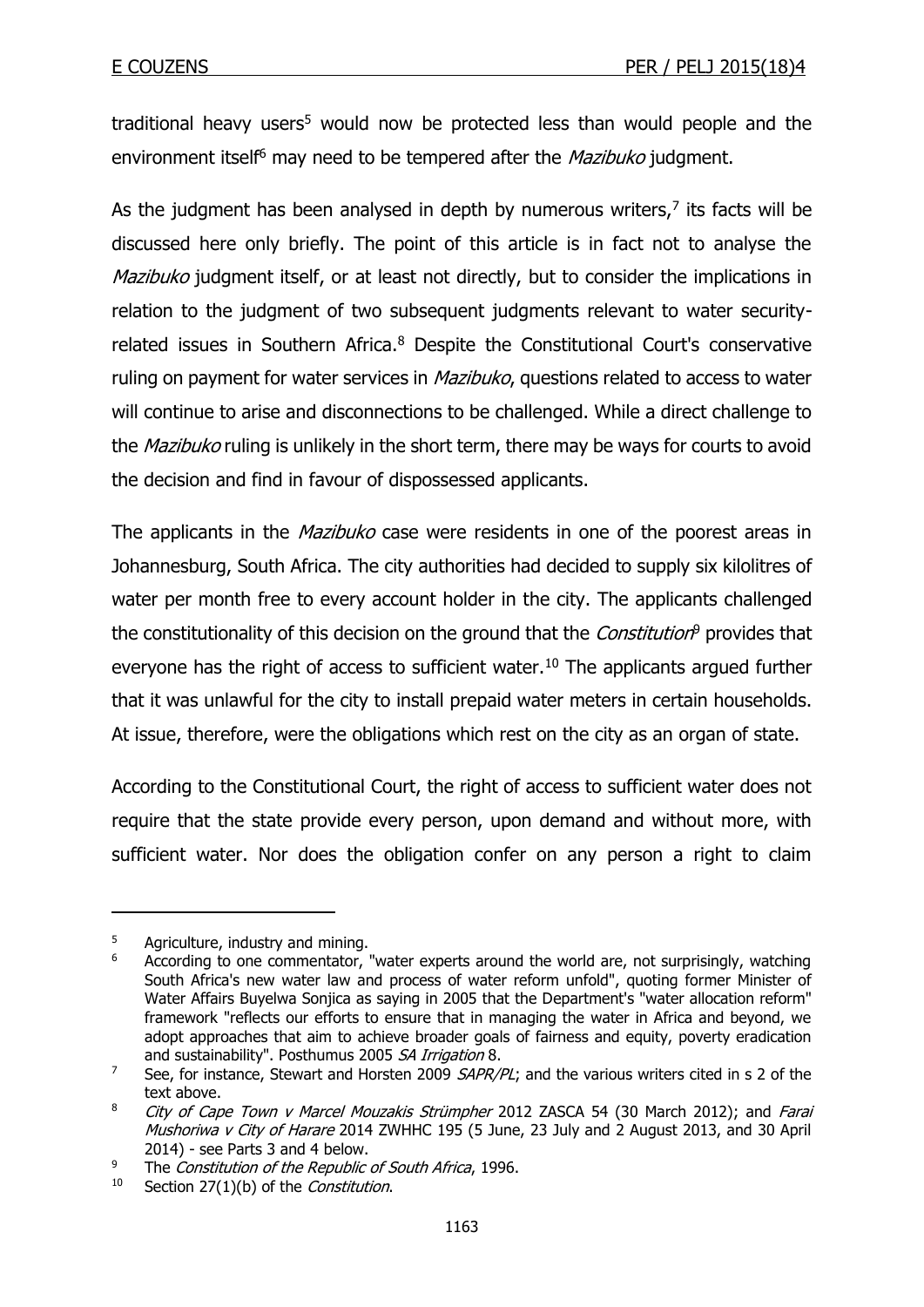"sufficient water" from the state immediately.<sup>11</sup> The constitutional right requires instead that the state take reasonable legislative and other measures, progressively and within the state's available resources, to realise the achievement of the right of access to sufficient water.<sup>12</sup>

According to the Constitutional Court, the state's obligations can be enforced through the courts by requiring the state to take those steps that are required in order to meet the constitutional standard of reasonableness. A measure would be considered unreasonable if it made no provision for those persons who are in desperate need. If the state were to adopt policies which had unreasonable limitations or exclusions, then a court could order that such limitations or exclusions be removed. Further, it was held that the obligation of progressive realisation imposed a duty upon the state to review its policies continually to ensure that the achievement of the right is realised progressively.<sup>13</sup> The Constitutional Court then held, further, that an obligation rests on the state to set out clearly the targets which it hopes to achieve.<sup>14</sup>

The Constitutional Court held, in the light of the evidence presented, that it could not be said that the provision of six kilolitres of free water per household per month was unreasonable.<sup>15</sup> The applicants failed also for various reasons to establish that the introduction of prepaid water meters was unlawful.<sup>16</sup>

The Constitutional Court held generally that local government is recognised as one of the three spheres of government in the South African constitutional order. A municipal council is considered a deliberative body that exercises both legislative and executive functions and where such a council takes a decision in pursuance of its legislative and executive functions, that decision will not ordinarily be one that is of administrative nature.<sup>17</sup> According to the Constitutional Court, when the state is challenged judicially as to its socio-economic policies, then the agency in question must explain why the

<sup>&</sup>lt;sup>11</sup> Mazibuko para [57].

<sup>12</sup> Mazibuko para [50].

<sup>&</sup>lt;sup>13</sup> *Mazibuko* para [67].

 $14$  *Mazibuko* para [70].

Mazibuko paras [82]-[89].

<sup>16</sup> Mazibuko paras [105]-[157].

 $17$  *Mazibuko* para [130].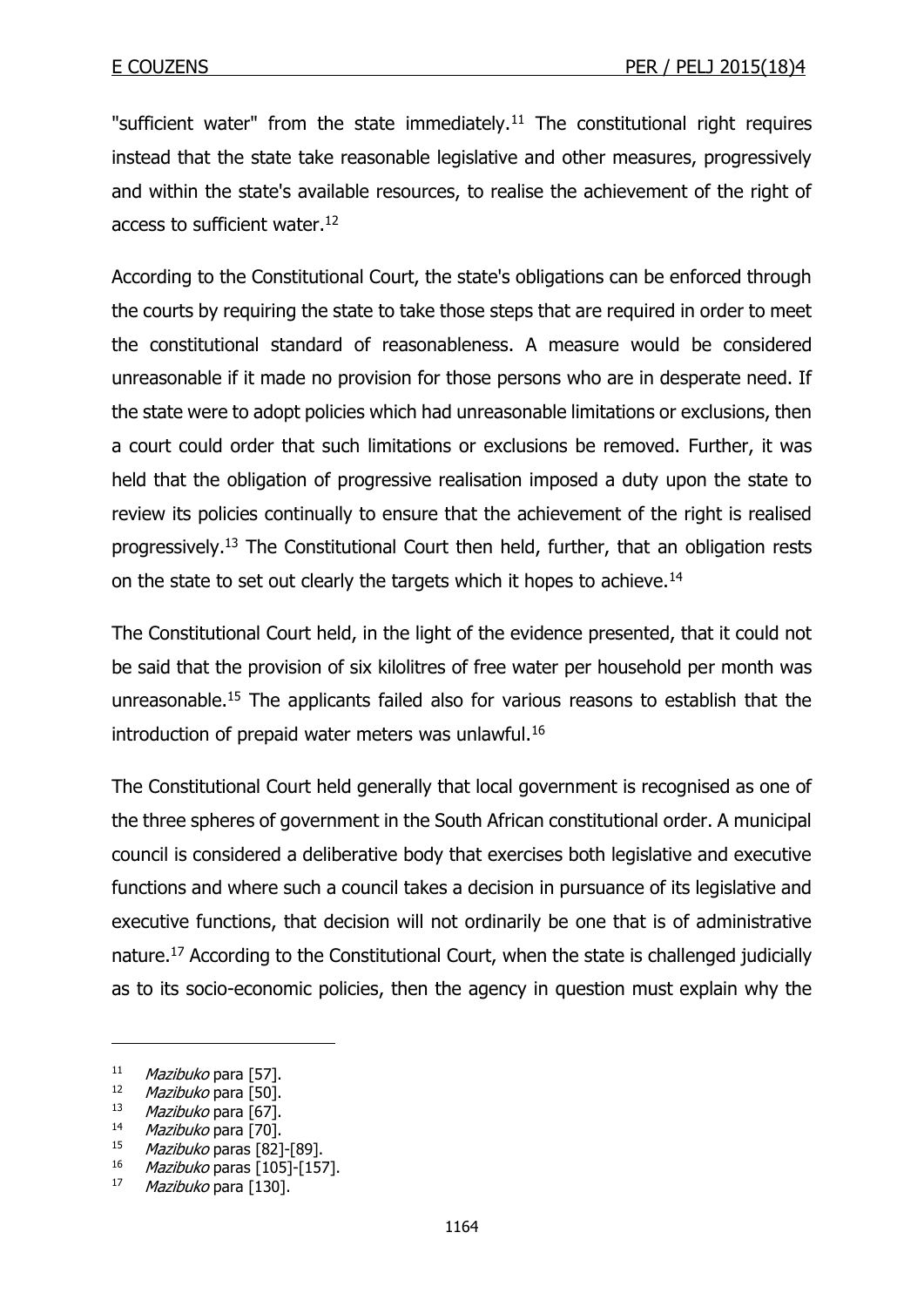policy is reasonable; and must disclose what it did (including its investigation and research) to formulate the policy, what alternatives were considered, and the reasons why the option underlying the policy was selected. The state may be challenged judicially to account for its decisions, and must then show that the policy selected is reasonable and that it is being reconsidered in the light of its obligation progressively to realise the relevant socio-economic rights.<sup>18</sup>

# **2 Reactions to the judgment in Mazibuko**

Reactions to the judgment have generally not been positive, to say the least. Kidd has called it a "deeply flawed judgment", pointing out that residents in the area relevant to the case were "among the poorest of the poor, and many were also suffering from HIV/Aids" – and "inability to pay the 'top-up' amount [of a prepaid meter] would mean that many people would spend a considerable part of every month with no (not limited, but absolutely no) water".<sup>19</sup>

Women, suggest Dugard and Mohlakoana, "bear the brunt of water []-related problems".<sup>20</sup> They note that merely having "greater physical access to water (through bringing water infrastructure closer to people's households) is meaningless if water remains unaffordable"<sup>21</sup> and that, quoting the 1997 White Paper on Water Services, "[i]n the context of the reform of water law, the right to equality requires equitable access by all South African to, and benefit from[,] the nation's water resources, and an end to discrimination with regard to access to water on the basis of race, class or gender".<sup>22</sup> They then explain that "the reality on the ground is that many poor South African still struggle to access water and electricity services" with such access being "largely a function of availability, affordability and amount".<sup>23</sup> Poor African women, they add, "are disproportionately affected by [] water and electricity services-related issues and continue to suffer diminished access", with this compromising their "ability

 $18$  *Mazibuko* paras [161]-[161].

<sup>&</sup>lt;sup>19</sup> Kidd *Environmental Law* 92.

<sup>&</sup>lt;sup>20</sup> Dugard and Maohlakoana 2009 *SAJHR* 546-548.<br><sup>21</sup> Dugard and Maohlakoana 2009 *SAJHR* 550

Dugard and Maohlakoana 2009 SAJHR 550.

 $22$  Dugard and Maohlakoana 2009 *SAJHR* 558-559.

<sup>&</sup>lt;sup>23</sup> Dugard and Maohlakoana 2009  $SAJHR$  561.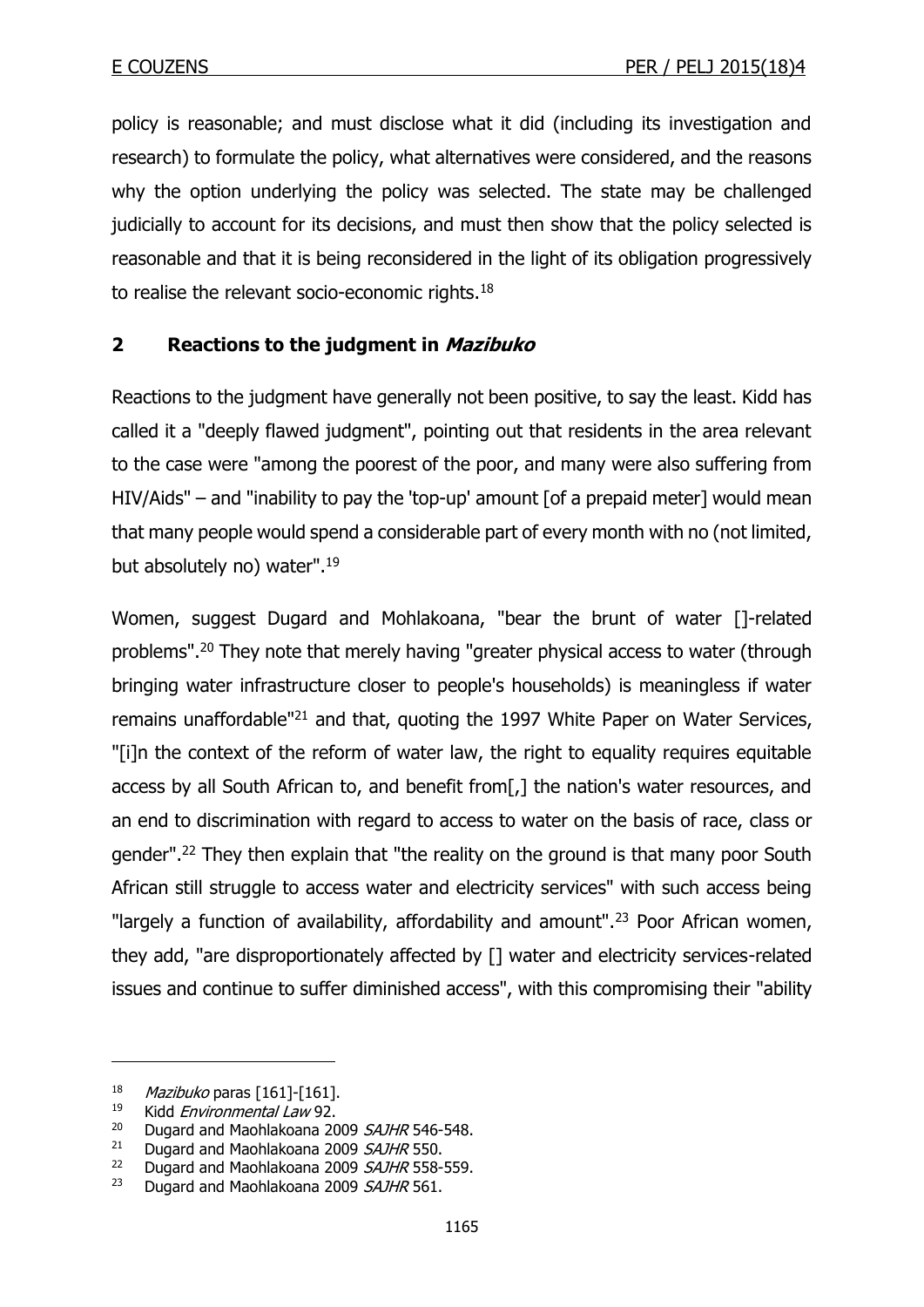to enjoy life and to advance socio-economically".<sup>24</sup> They then argue that women are typically the "most adversely affected by prepayment water meter-related problems" in terms of having to find the wherewithal to pay for them, and to deal with the consequences of disconnection  $-$  it is mainly women, they say, "who have to make difficult choices between going for days without water and conserving water in ways that compromise health or dignity".<sup>25</sup>

Naidoo, Thamaga-Chitja and Shimelis agree, writing that in disadvantaged communities women are an especially "marginalized group and often disconnected and alienated from water [and other] systems that might develop prosperous local food systems and sustainable livelihoods".<sup>26</sup> Their article, which focuses on disadvantaged rural communities, is a useful reminder that it is not just in urban settings (such as were contended over in *Mazibuko*) that constrained access to water is a problem – in rural settings there might even be additional problems, such as seasonal unavailability of water and greater gender disparities.<sup>27</sup>

Dugard and Mohlakoana conclude that basic services in South Africa "exist within a commendably rights-oriented framework" which "explicitly recognises historic disadvantage, including gender, and seeks to remedy this through advancing substantive equality".<sup>28</sup> However, they say, "on the ground at local government level the reality is far more complex, with low-income households facing multiple obstacles in accessing water and electricity services" – with these problems arising "because of a [] generalised exclusionary paradigm in which there is insufficient attention [given] to the needs of the poor".<sup>29</sup>

Kemerink, Ahlers and van der Zwaag, writing generally rather than particularly about Mazibuko, contend that the National Water Act "is implemented and enforced in a society thick with historically-entrenched socio-economic and political inequities" and that a decade after its introduction "access to water is still highly stratified along racial

<sup>&</sup>lt;sup>24</sup> Dugard and Maohlakoana 2009 SAJHR 561.

<sup>&</sup>lt;sup>25</sup> Dugard and Maohlakoana 2009 *SAJHR* 564-565.<br><sup>26</sup> Naidoo Thamaga-Chitia and Shimelis 2013 *India* 

<sup>&</sup>lt;sup>26</sup> Naidoo, Thamaga-Chitja and Shimelis 2013 *Indilinga* 302.<br><sup>27</sup> Naidoo, Thamaga-Chitja and Shimelis 2013 *Indilinga* 306-

Naidoo, Thamaga-Chitja and Shimelis 2013 *Indilinga* 306-307 and generally.

 $28$  Dugard and Maohlakoana 2009 SAJHR 572.

<sup>&</sup>lt;sup>29</sup> Dugard and Maohlakoana 2009  $SAJHR$  572.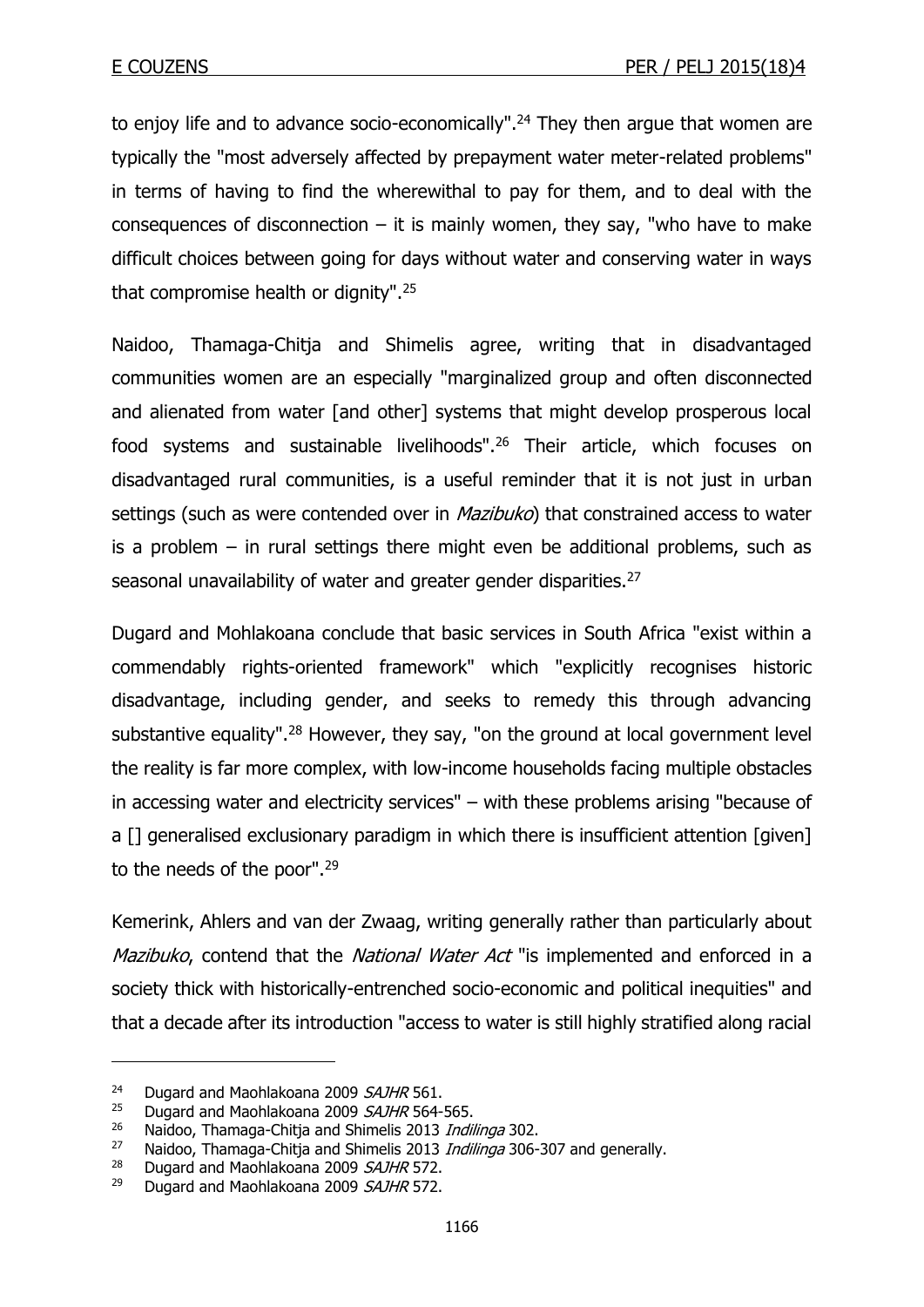lines".<sup>30</sup> The dynamics, they say, "of water politics, including water law and rights, cannot be understood without also scrutinising the power relations, discourses and discursive practices that guide perceptions of water problems and proposed solutions".<sup>31</sup> They then argue that while the *National Water Act* is "comprehensive in its legislation and provides powerful legal tools to address poverty eradication and redress inequities inherited from the past", there has been "in reality little [achieved by way of] transition in the access to and control over water resources".<sup>32</sup>

Van Koppen avers that "over 95% of [South Africa's] water resources are controlled by only 0.5% of the population",  $33$  and that although post-1994 the water economy has become less White-dominated, "in terms of both clients and water professionals",<sup>34</sup> the beneficiaries of changes have "largely remained those who already benefited in the past and to a lesser extent the upcoming Black middleclass".<sup>35</sup> The "White water economy", she says, "has definitely opened up, but is hardly democratised as yet".<sup>36</sup>

Bond traces the history of the "commercialisation" of water in recent South Africa, describing commercialisation as being "viewed with great enthusiasm by the new South African government".<sup>37</sup> He explains that the process has been accompanied by various forms of protest, "including informal/illegal reconnections to official water supplies" and the "destruction of prepayment meters".<sup>38</sup> According to Bond, at one stage in early 2002 municipal officials in Johannesburg were disconnecting some 20 000 households per month from power and water in conditions that are "particularly hostile to vulnerable people". The prepayment system was inefficient,

<sup>&</sup>lt;sup>30</sup> Kemerink, Ahlers and Van der Zwaag 2011 *Water SA* 585.<br><sup>31</sup> Kemerink, Ahlers and Van der Zwaag 2011 *Water SA* 586.

 $\frac{31}{32}$  Kemerink, Ahlers and Van der Zwaag 2011 *Water SA* 586.

Kemerink, Ahlers and Van der Zwaag 2011 Water SA 592.

<sup>&</sup>lt;sup>33</sup> Van Koppen 2008 Water SA 432.

 $34$  Van Koppen 2008 *Water SA* 435.

Van Koppen 2008 Water SA 436.

 $36$  Van Koppen 2008 Water SA 436.

<sup>&</sup>lt;sup>37</sup> Bond 2013 SAJHR 129. Van Koppen supports this, arguing that historically in South Africa water has increasingly been seen as "an economic good", and that in the 1970s and 1980s the "urgency to implement the 'user pays' principle became stronger with reducing state funding when apartheid South Africa was confronted by economic stagflation, international boycotts and high state spending on the police and military to suppress the immense political protest within and outside South Africa". Van Koppen 2008 Water SA 434.

<sup>38</sup> Bond 2013 SAJHR 129.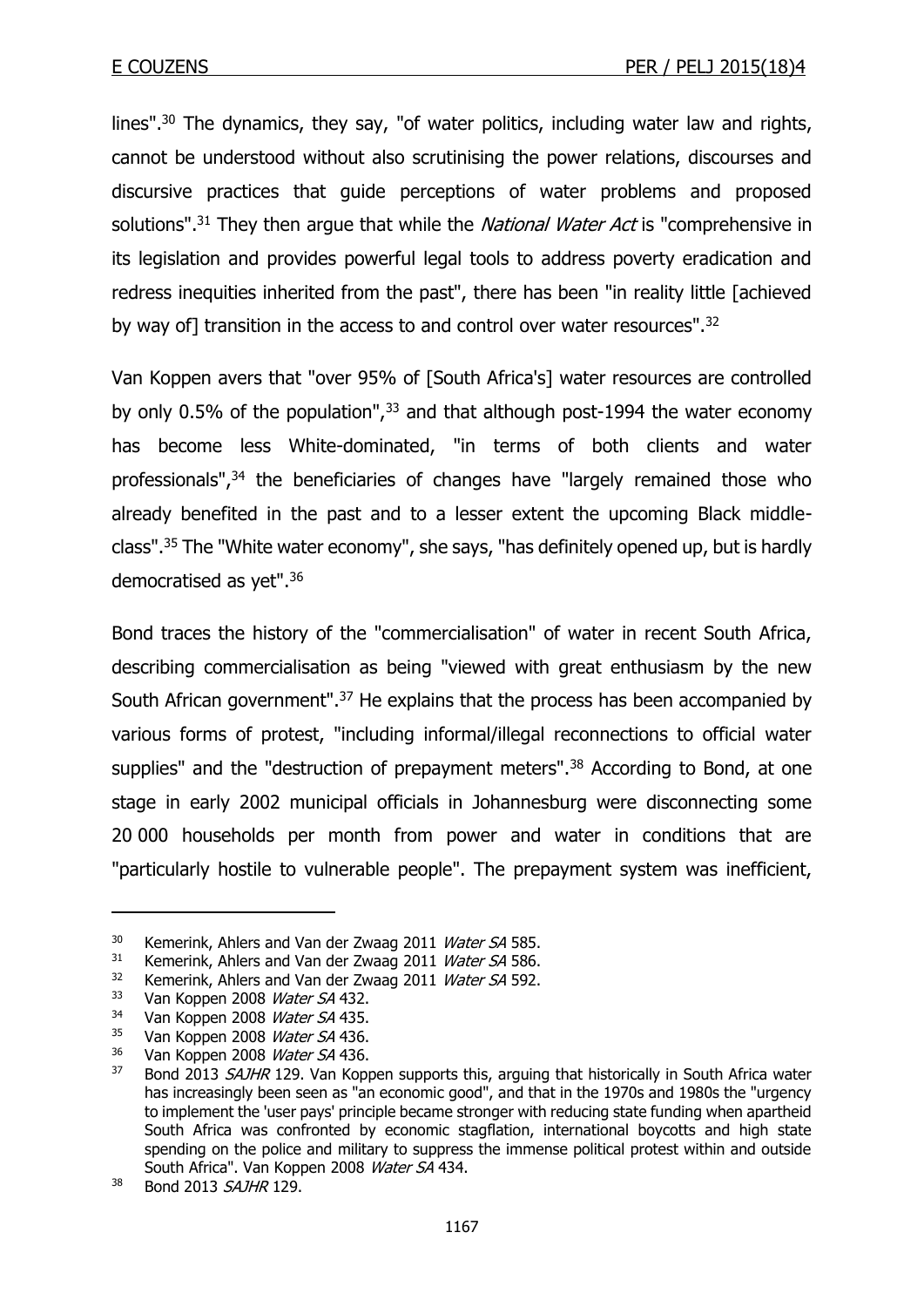disconnections happened without warning, and the plaintiffs in *Mazibuko* argued that the system represented a safety hazard in the event of fire.<sup>39</sup> Bond argues, however, that the residents erred in arguing their case with a focus "only upon the consumption needs of low-income residents" and without looking at a wider societal and environmental context. We need "as a first step", he concludes, "more coherent critiques of the full range of practices that undermine our ability to perceive and respect water and other aspects of nature as a commons".<sup>40</sup>

Other commentators have pointed, at least impliedly, to the *Mazibuko* case as having seen missed opportunities. Dugard and Alcaro describe the right to water for human domestic consumption as "increasingly being contested in relation to water resource conservation",<sup>41</sup> but point out that "the only water rights case to have come before the Constitutional Court, Mazibuko, did not include environmental rights arguments even though it involved the 'environmental' issues of the domestic use of water by multi-dwelling poor households with waterborne sanitation".<sup>42</sup>

Problems related to access to water can be expected to increase in the future. South Africa is already, according to its own Department of Water Affairs, already the 30<sup>th</sup> "driest" country in the world, $43$  and the volatility of weather patterns which is likely to accompany changing climatic conditions is likely to have a severely negative effect on the lives of the poor. As Dugard, Lera St Clair and Gloppen point out, $44$  it is "clear that the groups that will suffer the most from the challenges posed by climate change are those that are already suffering the negative impacts of other global challenges",<sup>45</sup> or those who have no "voice or power",<sup>46</sup> or those with "poor or no access to health,

 $39$  Bond 2013 SAJHR 131-132. One of the applicants in *Mazibuko* gave evidence that two small children had died in a shack fire with neither he nor his neighbours having sufficient credit to access water to combat the fire. Dugard and Maohlakoana 2009 SAJHR 565.

<sup>40</sup> Bond 2013 SAJHR 141-143.

<sup>&</sup>lt;sup>41</sup> Dugard and Alcaro 2013 SAJHR 15.

<sup>&</sup>lt;sup>42</sup> Dugard and Alcaro 2013 SAJHR 31.

<sup>43</sup> Department of Water Affairs 2013/2014 http://www.doc.gov.za/sites/www.gcis.gov.za/files/ docs/resourcecentre/yearbook/2013-4Water\_Affairs.pdf.

<sup>&</sup>lt;sup>44</sup> Dugard, Lera St Clair and Gloppen 2013 *SAJHR* 7.

Such as "financial/economic crises, ongoing conflicts, environmental degradation and loss of biodiversity". Dugard, Lera St Clair and Gloppen 2013 SAJHR 7.

<sup>&</sup>lt;sup>46</sup> Or who have no "assets or access to energy" and who are "lacking insurance for flooding or for destruction caused by severe weather events". Dugard, Lera St Clair and Gloppen 2013 SAJHR 7.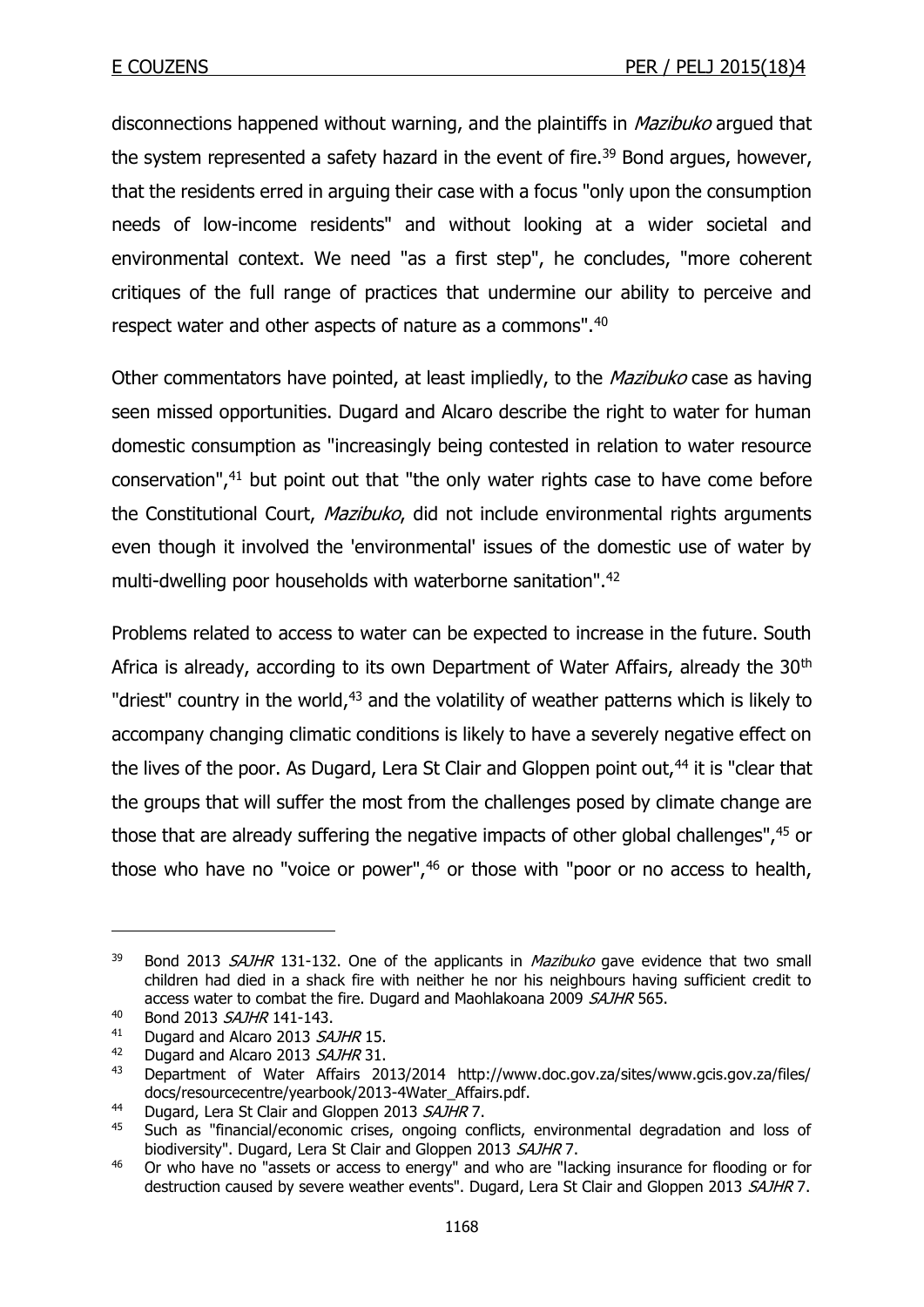education, clean water and under conditions of food and labour insecurity",<sup>47</sup> among other factors.

Roithmayr argues, on the basis of *Mazibuko*, that the Constitutional Court has "embraced a neoliberal interest in cost recovery from the poor, and has declared cost recovery program[me]s constitutional even when they infringe on socio-economic rights".<sup>48</sup> According to Roithmayr, in *Mazibuko* the Court arguably rejected "the idea that affirmative socio-economic rights created some minimum core of obligation that government owed citizens, and emphasised the need to defer to government decision making in assessing the rights of access for those who could not afford water".<sup>49</sup> She then adds that the Court "found it constitutional to ration access to water based on the ability to pay, even for the country's poorest black residents"; and that, in doing so, the Court "took as its implicit baseline of reasonability [] apartheid inequalities of race and class [--] that target the poor", in effect finding "these inequalities constitutionally permissible, even though cost recovery from the poor serves to reinforce the legacy of apartheid".<sup>50</sup> Roithmayr concludes from this that it might be possible to criticise the Court for "embracing [--] cost recovery programmes that condition full and adequate access to water for the poor on the ability to pay", with "[a]ggressive cost recovery from the country's poorest [] always be[ing] antithetical to the task of dismantling persistent race and class inequality".<sup>51</sup> As with other commentators, she laments a missed opportunity, arguing that "[a]gainst the backdrop of apartheid's stratification of race and class, the Court could have ruled that the city should refrain from aggressive cost recovery targeted towards the country's poorest via pre-paid meters".<sup>52</sup>

Writing less formally, but making the accusation of the Court's "endors[ing]" a "neoliberal paradigm of water provision" which Roithmayr subsequently makes, De Vos calls the judgment "carefully argued (but to my mind utterly unconvincing)" and

<sup>&</sup>lt;sup>47</sup> Dugard, Lera St Clair and Gloppen 2013 SAJHR 7.

<sup>&</sup>lt;sup>48</sup> Roithmayr 2010 CCR 317 and generally.<br><sup>49</sup> Poithmayr 2010 CCR 323

<sup>&</sup>lt;sup>49</sup> Roithmayr 2010 CCR 323.<br>50 Roithmayr 2010 CCR 324

Roithmayr 2010 CCR 324.

<sup>51</sup> Roithmayr 2010 CCR 325-326.

<sup>52</sup> Roithmayr 2010 CCR 325-326.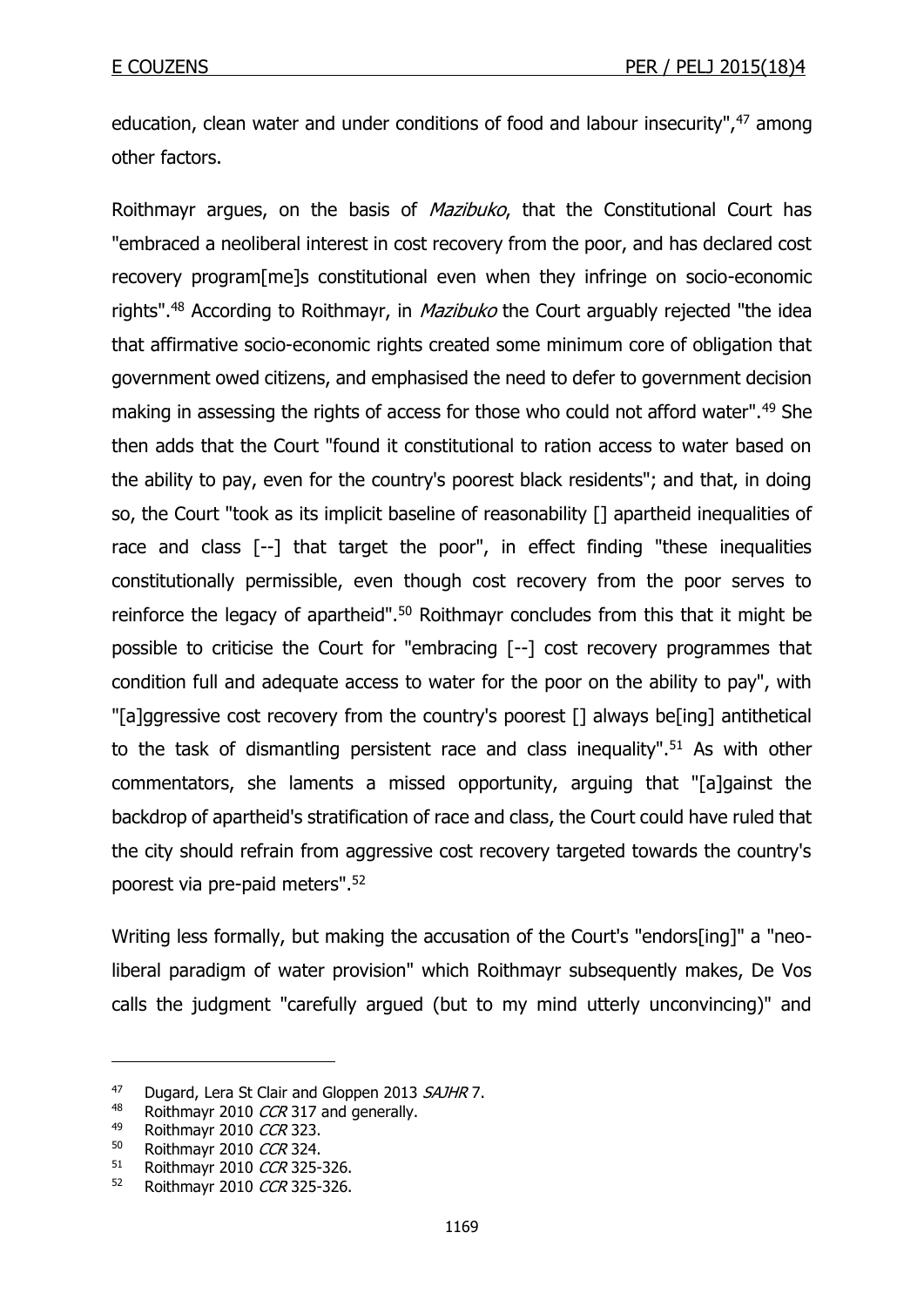described it as seemingly "based on an assumption that people do not pay for water because they are bad or dishonest people" who "want something for free when they need to (and can) pay for the water" – with the judgment "fail[ing] to take account of the fact that even if we all wanted to be good little capitalists like the government wants us to be, we cannot all afford the basic necessities that would sustain our lives".<sup>53</sup> De Vos concludes that it was "previously" the Supreme Court of Appeal which "used to hand down conservative judgments which were then overturned on appeal to the Constitutional Court", but that the "latter [C]ourt" is becoming more conservative and it might eventually be the SCA which "emerge[s] as the [C]ourt championing the rights of the marginalised and downtrodden".<sup>54</sup>

There have not been many judgments of South Africa's Constitutional Court which have attracted such near-universal condemnation.

# **3 Further judgments: City of Cape Town v Strümpher**

The case of *City of Cape Town v Strümpher*,<sup>55</sup> a judgment of the Supreme Court of Appeal (SCA), per Mthiyane DP, concerned the cutting off by the appellant City of the respondent's access to water for alleged non-payment. The respondent had alleged successfully in a Magistrates' Court that he had been unlawfully dispossessed of his lawful access to water; and had then been successful again on appeal to a full bench of the Cape High Court. The City had now appealed to the SCA. The respondent had alleged that disconnecting his water supply had constituted interference with his statutory water rights in terms of the *Water Services Act*<sup>56</sup> and had therefore constituted spoliation.<sup>57</sup> His argument was that his water supply could not be lawfully

<sup>53</sup> De Vos 2009 http://constitutionallyspeaking.co.za/water-is-life-but-life-is-cheap/.

<sup>54</sup> De Vos 2009 http://constitutionallyspeaking.co.za/water-is-life-but-life-is-cheap/.

<sup>55</sup> City of Cape Town v Marcel Mouzakis Strümpher 2012 ZASCA 54 (30 March 2012) (Strümpher).

 $\frac{56}{57}$  *Water Services Act* 108 of 1997.

Meaning an unlawful dispossession of property of which he had been in peaceful possession. It needs to be noted that in South African law the remedy of the *mandament van spolie*, which requires immediate restoration of possession, is available to the applicant who has been dispossessed unlawfully of property of which he had been in peaceful possession. Granting of the remedy does not include an enquiry into which party possesses any greater rights – such an enquiry is in fact irrelevant and precluded. The remedy is intended to be a response to persons "taking the law into their own hands", and (subject to certain qualifications, such as the property having been destroyed after the dispossession) operates by way of immediate restoration of the status quo ante.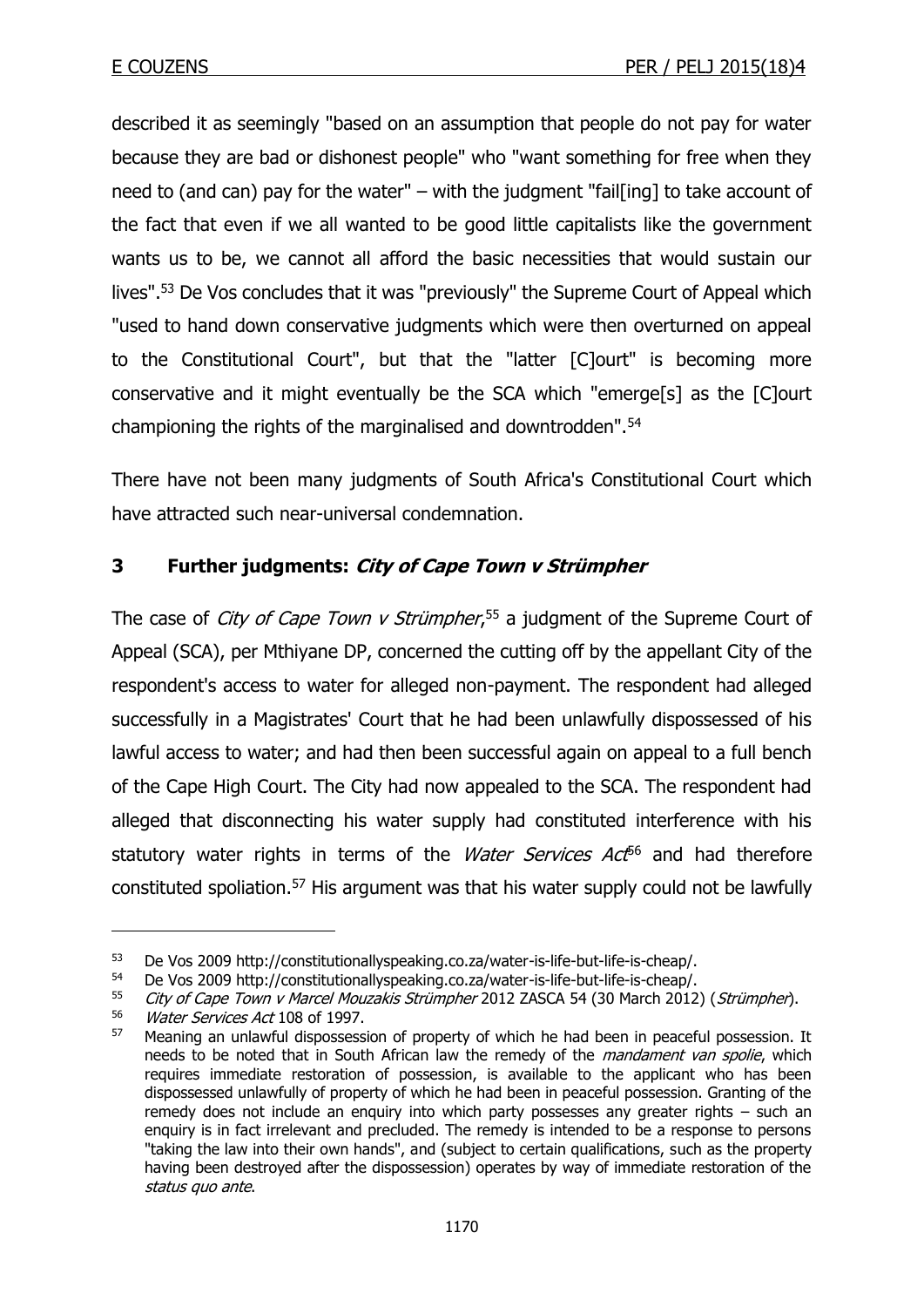disconnected for non-payment unless the amount by which he was in arrears had been determined judicially in favour of the City.<sup>58</sup> In response, the City argued that summary disconnection of the water supply was authorised by the City's water by-law and by its debt collection by-law. The City contended that it supplied water to the respondent in terms of a supply contract between them; and that, on the authority of an SCA decision (Telkom SA Ltd v Xsinet (Pty) Ltd),<sup>59</sup> the remedy of *mandament van* spolie was not available to the respondent.<sup>60</sup>

The respondent was the operator of a caravan park for permanent residents, which park had been supplied by the City with water for some 37 years up to 2007. In that year the City demanded that alleged arrears of R182 000.00 for water usage be paid within two days, failing which the water supply would be disconnected. There had been a long-running dispute over the amount, with some evidence available that the equipment which the City had used to measure the respondent's water usage was defective.<sup>61</sup> Without responding to a letter from the respondent's attorneys, dated 28 May 2007, the City disconnected the water supply on 17 August 2007. The City, in its answering affidavit, contended that the mere existence of a dispute did not assist the respondent for various reasons – including that the monthly statements which the City furnished to the respondent stipulated that payments may not be withheld even where there is a dispute. The spoliation order granted by the magistrate was, however, upheld by the CPD (full bench) – but leave to appeal to the SCA was granted.<sup>62</sup>

The primary issue on appeal, according to the SCA, was whether the City was entitled to disconnect the water supply due to non-payment of arrears, despite the dispute over liability, with the City justifying the summary disconnection on the basis, firstly, that the respondent's right to the water supply was simply a personal right founded on a contract; and, secondly, that the City's actions were authorised by its water bylaw and debt collection by-law.<sup>63</sup> The City argued that the relationship between the

<sup>&</sup>lt;sup>58</sup> *Strümpher* para [1].<br><sup>59</sup> *Telkom SA Ltd v Xsi* 

Telkom SA Ltd v Xsinet (Pty) Ltd 2003 5 SA 309 (SCA). In the Telkom decision it was found that possession of bandwidth could not be restored using a *mandament van spolie*.

 $^{60}$  *Strümpher* para [1].

 $^{61}$  *Strümpher* paras [2]-[3].<br> $^{62}$  *Strümpher* paras [4]-[5]

Strümpher paras [4]-[5].

 $63$  *Strümpher* para [6].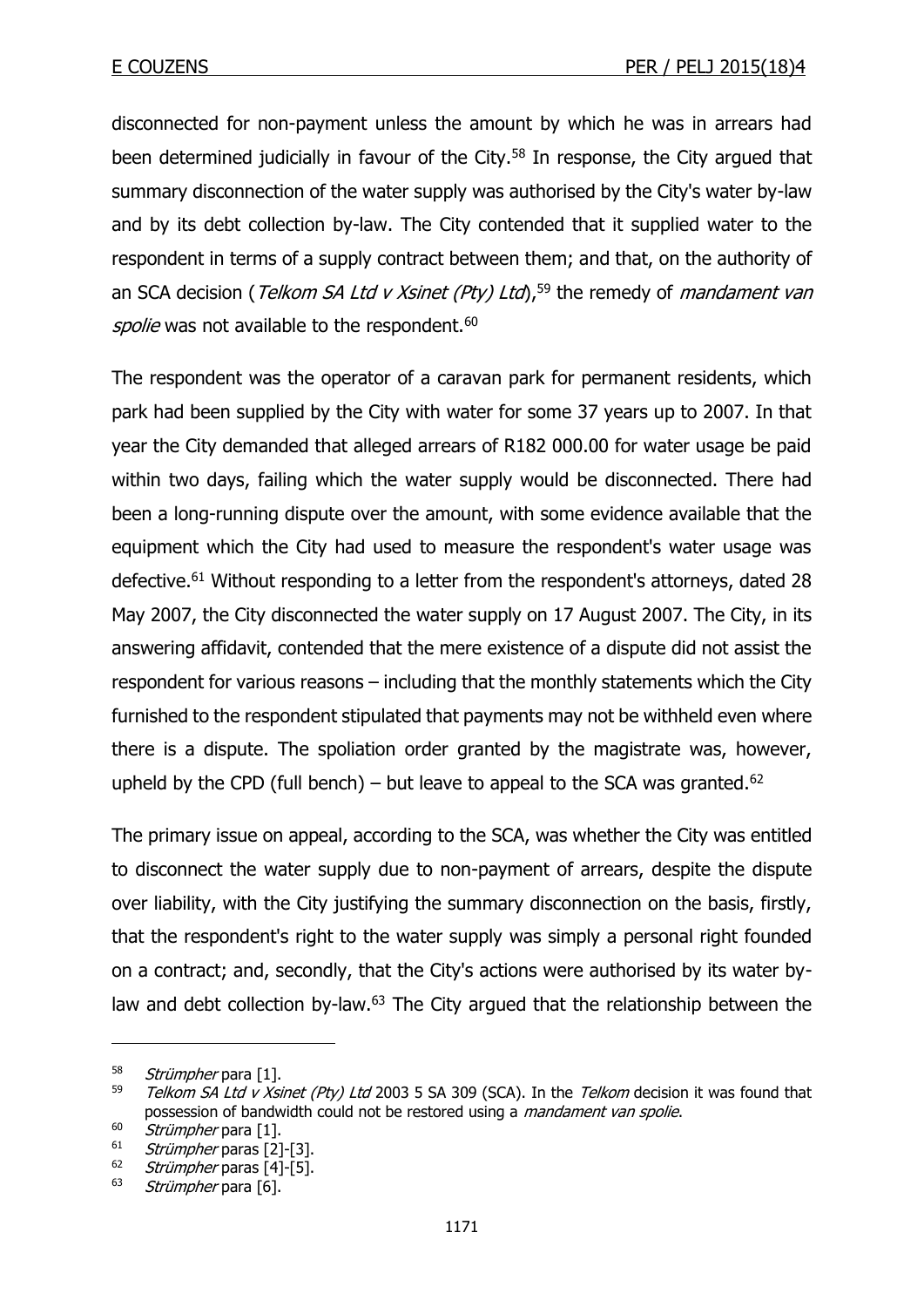parties was a contractual one; and that, in terms of the *Water Services Act*,<sup>64</sup> the duty of the water service authority to provide water service is subject to an obligation on the water user to pay reasonable charges. Further, that compelling the City to supply the respondent with water would amount to nothing more than enforcing contractual rights under an agreement which could not provide a basis for granting a spoliation order.<sup>65</sup> The SCA found this argument to be "misplaced" and that the fact that a contract must be concluded by a consumer living in a municipal area does not relegate the consumer's right to water to a "mere personal right flowing from that contractual relationship". The City remains with a constitutional and statutory obligation<sup>66</sup> to supply water to users, such as the respondent user in this case. The right to water, the SCA iterated, is a basic constitutional right. $67$  This being the case, the right to water which the respondent claimed when applying for the spoliation order was not based solely on his contract with the City, but was underpinned by his constitutional and statutory rights. This is important. Although dealing with a common law remedy, the SCA brought in considerations other than the traditional assessment of whether or not there had been an unlawful dispossession, with "merits" and considerations of "equity" being traditionally irrelevant.

The SCA then stated that this view was "fortified" by the SCA decision in *Impala Water* Users Association v Lourens,<sup>68</sup> in which a water user had obtained a spoliation order, and where the SCA had held that the Telkom case was distinguishable and personal rights flowing from the water user's contract of water supply were not merely contractual rights but had been "replaced or subsumed into rights under the National Water Act". The SCA in *Impala* therefore held that the rights to water in that case were "capable of protection by the *mandament van spolie*".<sup>69</sup>

<sup>&</sup>lt;sup>64</sup> *Water Services Act* 108 of 1997.

Strümpher paras [7-[8].

<sup>&</sup>lt;sup>66</sup> The SCA referred to s 27(1) of the *Constitution*; given effect to in s 3(1) of the *Water Services Act* 108 of 1997.

 $^{67}$  *Strümpher* para [9].

<sup>&</sup>lt;sup>68</sup> Impala Water Users Association v Lourens 2008 2 SA 495 (SCA) (Impala).

Impala para [10]. The SCA in *Impala* distinguished the *Telkom* case also on the basis that the use of bandwidth "did not constitute an incident of its use of the premises", whereas the water rights which were in issue were linked to and registered and the "use of the water was accordingly an incident of possession". *Impala* para [19].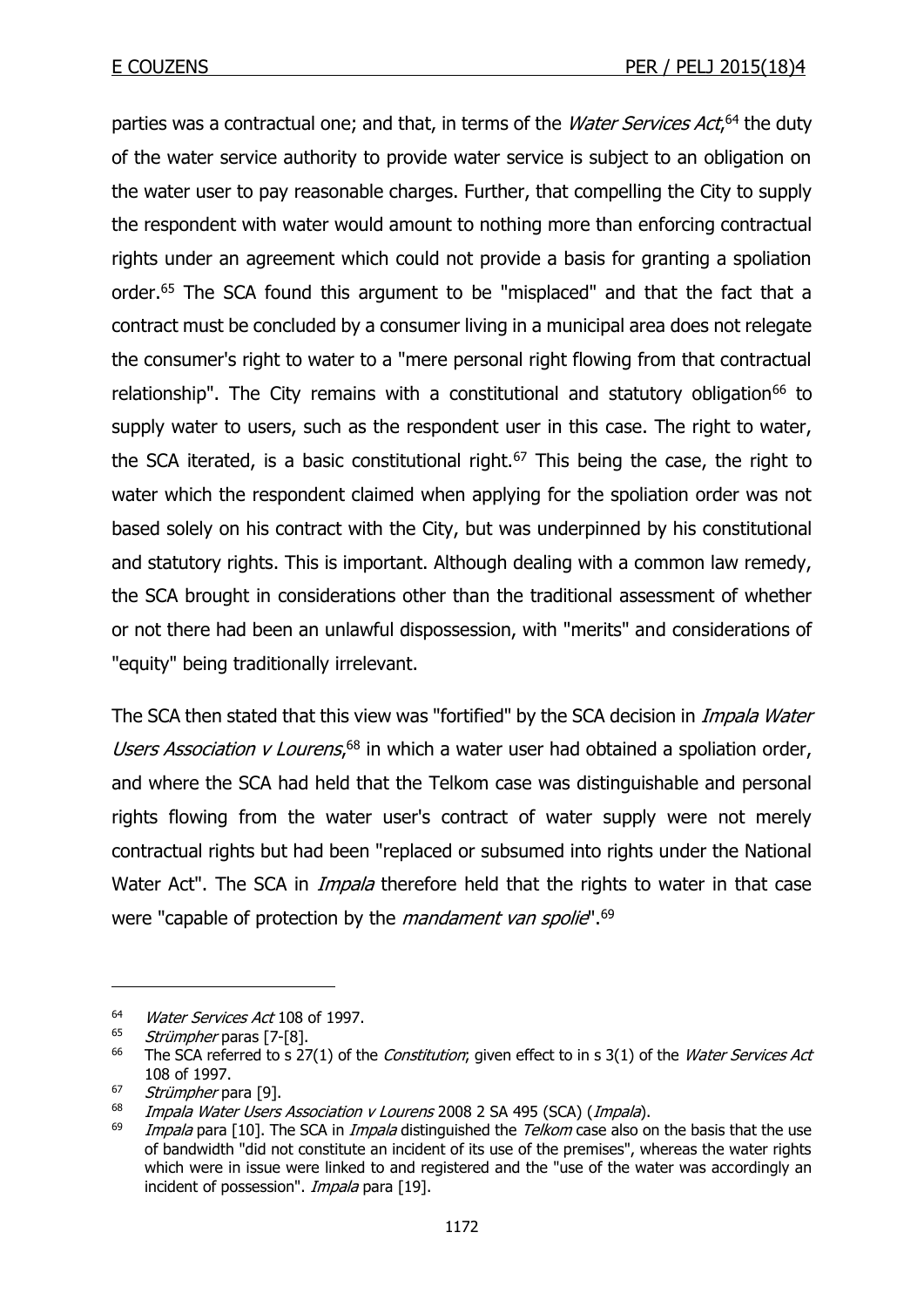The SCA then compared the respondent in *Strümpher* to the water users in *Impala*, saying that water users have a statutory right to the supply of water in terms of the Water Services Act, which imposes a duty on a water services authority to "ensure access to water services to consumers", with it following that the respondent's right to a water supply could not be classified as purely contractual. Instead, his right to a water supply was subsumed into rights under the *Water Services Act* and could not therefore be described as merely personal rights arising from a contract.<sup>70</sup>

On the issue of whether the City was authorised by the *Water Services Act* or by relevant water- or debt collection-related by-laws, the SCA held that the City (which "considered that immediate disconnection of the water supply to the respondent's property was authorised") said that "[i]n my view, the City appears to have overlooked the provisions<sup>71</sup> of the *Water Services Act*, requiring that 'the limitation or discontinuation of water services must be fair and equitable'".<sup>72</sup> The SCA was somewhat contemptuous of the City's attitude, referring to it as being "armed" with an "arsenal of statutory provisions" in reaching its conclusion that it could proceed to immediate disconnection.<sup>73</sup> In the Court's view, however, "[t]o expect the respondent to pay R182 000.00 while he is disputing the very amount erodes the principles of fairness contemplated in" the *Water Services Act* and the dispute resolution procedures;<sup>74</sup> and rejected as "flimsy" the City's "excuse", proffered during argument, for not having followed its own prescribed procedures.<sup>75</sup>

The City attempted also to rely on another SCA case, Rademan v Moghaka Municipality,<sup>76</sup> to justify immediate disconnection. The SCA found this reliance "misplaced" because the case had dealt not with water supply but with the discontinuation of electricity supply to defaulters; and because there had been in that

 $70$  *Strümpher* para [11].<br> $71$  Section 4(3)(a) of the

Section 4(3)(a) of the Water Services Act 108 of 1997.

 $72$  Strümpher para [14]. In the SCA's view the City had also "overlooked" its own dispute resolution provisions, as provided in its own Credit Control and Debt Collection Policy – including time limits and provision for appeal.

 $73$  *Strümpher* para [14].<br> $74$  *Strümpher* para [15]

<sup>&</sup>lt;sup>74</sup> *Strümpher* para [15].<br><sup>75</sup> Strümpher para [16]

Strümpher para [16].

<sup>76</sup> Rademan v Moqhaka Municipality 2012 2 SA 387 (SCA).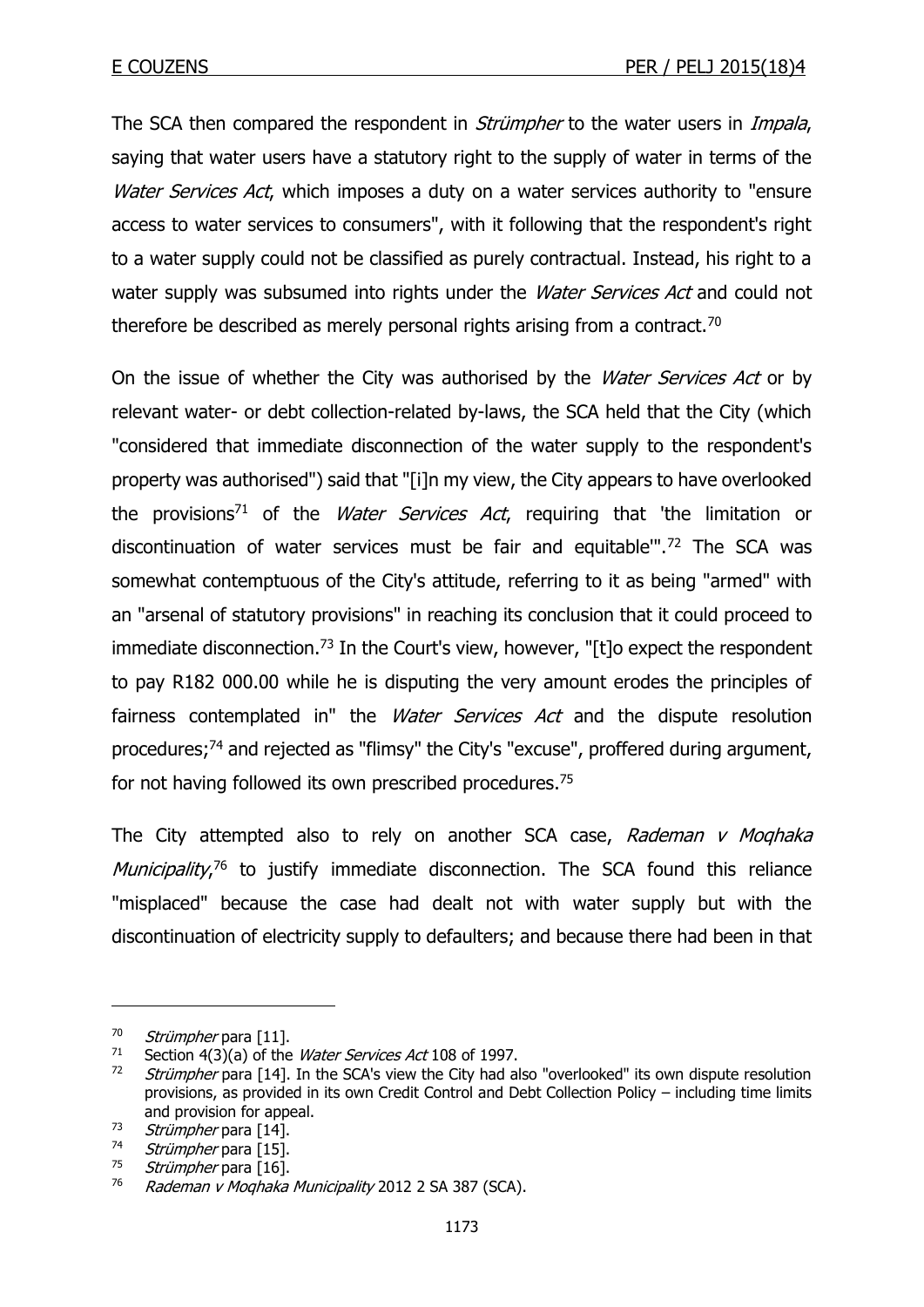case a deliberate withholding of payment by "unhappy" defaulters.<sup>77</sup> The SCA concluded that there was no justification for the City to have cut off the respondent's water supply.<sup>78</sup>

Finally, the SCA considered whether the *mandament van spolie* was an appropriate remedy, concluding that it was, on the basis, *inter alia*, that "[t]he respondent's use of water was an incident of possession of the property" and that "[c]learly interference by the City with the respondent's access to the water supply was akin to deprivation of possession of property".<sup>79</sup>

The SCA did not in the *Strümpher* judgment mention the *Mazibuko* judgment, deciding the matter instead on the basis solely of the principles of spoliation. Nevertheless, it is interesting to consider – in the light of the *Mazibuko* judgment – the pains which the SCA took to find that water supply stood on a different basis to either bandwidth or electricity. The SCA referred several times to the constitutional nature of the right to access to water; and to the fact that rights of a contractual nature had been "subsumed" by water-related statutes – and then found in favour of the restoration of access to water. Arguably, the effect of the decision is that a Constitutional Court decision is circumvented by recourse to the common law  $-$  as influenced by constitutional principles!

# **4 Further judgments: Mushoriwa v City of Harare**

The writing of the present article was provoked partly by a recent judgment of the High Court of Zimbabwe, Harare, $80$  a judgment of Bhunu J. The matter was an urgent application for a spoliation order, coupled with an interdict  $-$  the relief sought was a final order to the effect that termination by the respondent City of the applicant's water supply on the basis of a disputed water bill and in the absence of a court order constituted "unlawful self-help"; and that the respondent be interdicted from interfering with, disrupting or terminating the applicant's water supply without a court

 $77$  Strümpher para [17].<br> $78$  Strümpher para [18]

 $\frac{78}{79}$  *Strümpher* para [18].

Strümpher para [19].

 $80$  Farai Mushoriwa v City of Harare 2014 ZWHHC 195 (5 June, 23 July and 2 August 2013, and 30 April 2014) (Mushoriwa).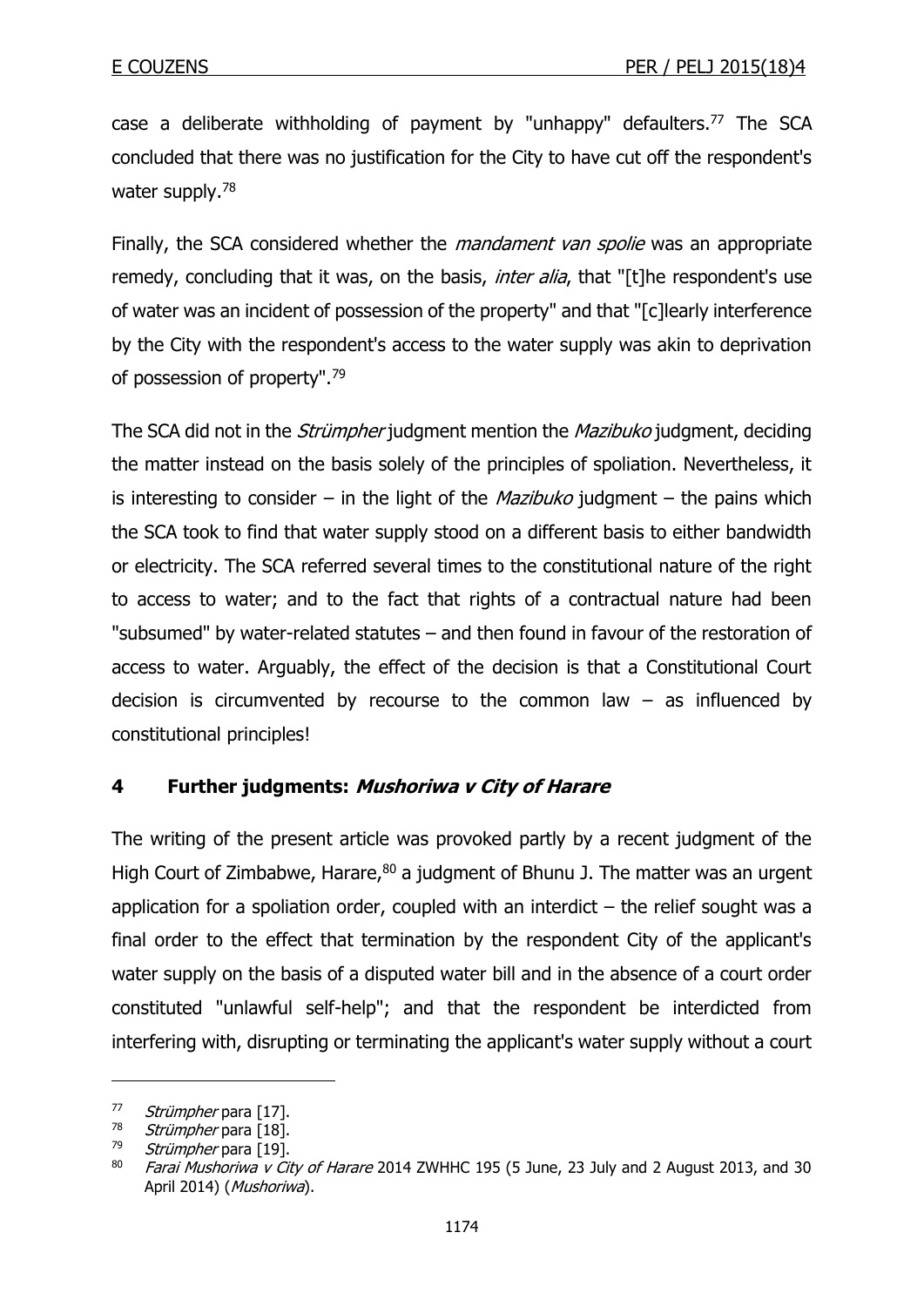order. In the interim, the applicant sought an order directing the City to reconnect his water supply, and barring the respondent from interfering with or terminating the water supply at his premises. $81$ 

The applicant was a lawful tenant and occupier of premises in the City of Harare, the respondent municipality of which was the sole supplier of water.<sup>82</sup> In May 2013 the City sent the applicant a bill for US\$ 1 700.00 in respect of "payment for water services rendered". The applicant disputed owing that, or any other, amount – he claimed that he had always paid his bills on time, attached proof to that effect, and argued that the bill was relevant to a bulk meter external to the premises. On 31 May 2013, however, the City "unilaterally and arbitrarily" disconnected the applicant's water supply. He then brought an urgent application for a spoliation order.<sup>83</sup> The judge hearing that application was Bhunu J himself. In his words, "[h]aving regard to the urgency of the case when seized with the matter I immediately ordered by consent of the parties restoration of the water services forthwith pending the determination of this application to avert a catastrophe as one cannot survive without water". The Court noted that the respondent "duly complied thereby ameliorating the urgency of the matter".<sup>84</sup> It is unclear what the Court meant by "duly complied", unless perhaps an undertaking was given to comply, as the Court then goes on to say that "[d]espite the existence of a lawful court order barring the respondent from disconnecting water services from the applicant's premises until the finalisation of this application, the respondent still went ahead and defiantly disconnected water services from the applicant's premises with impunity without any Court order or legal justification". The City refused also to reconnect the water supplies despite the applicant pointing out that it was in contempt of court. The Court had to intervene again and to threaten officials with imprisonment before the City authorities restored the water supply.<sup>85</sup>

According to the Court, the undisputed facts established clearly that the applicant was, prior to the dispossession, "in peaceful and undisturbed possession of the water

<sup>&</sup>lt;sup>81</sup> Mushoriwa (page) 1. The judgment does not have numerically ordered paragraphs.<br><sup>82</sup> Mushoriwa 1

<sup>&</sup>lt;sup>82</sup> Mushoriwa 1.<br><sup>83</sup> Mushoriwa 2

Mushoriwa 2.

<sup>84</sup> Mushoriwa 2.

<sup>85</sup> Mushoriwa 2.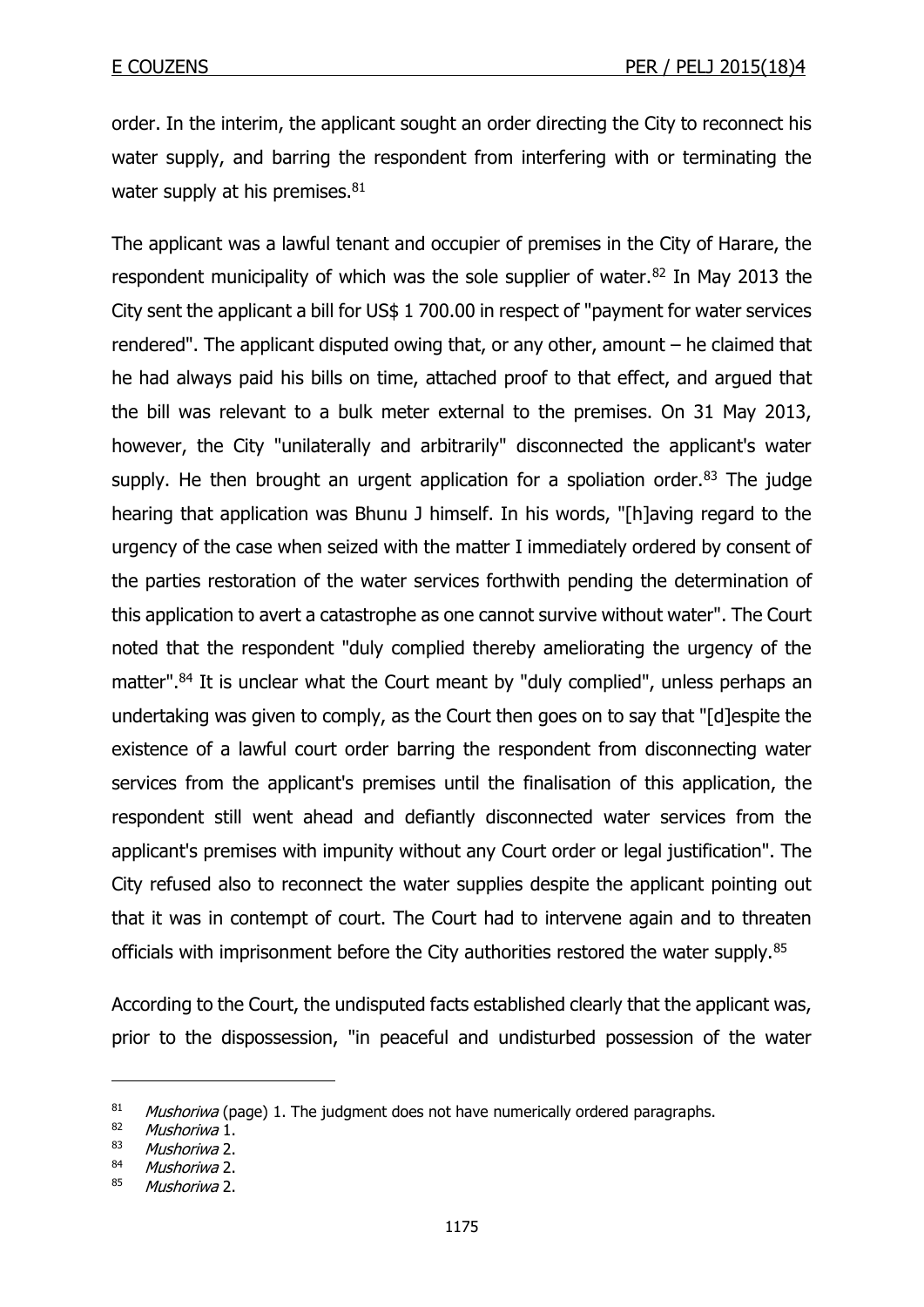connection in dispute"; and that the only issue arising was whether such dispossession was lawful. According to the Court, there was "no substance in the [City's] claim that the applicant was no longer in peaceful and undisturbed possession of the water connection because of its threats to disconnect water to the premises", as that argument "goes against public policy that no one should benefit from his own inequity". Should that argument stand, said the Court, the City would stand to "benefit from its own wrongs or inequities should the threats turn out to be unjustified or baseless".<sup>86</sup>

The dispute, said the Court, "has to do with their respective rights and obligations in respect of the provision of water to a citizen by a municipal authority", with it being agreed that the City has an obligation "to provide water and the applicant in turn is obliged to pay for it". The "point of departure", said the Court, is what happens "in the event that there is a dispute regarding payment", in which case is the City "entitled to self-help and to unilaterally cut off water supplies to a citizen without recourse to law?".<sup>87</sup> In the Court's words, the City's argument was that statutory authority<sup>88</sup> meant that it was "clothed with unfettered discretion to disconnect water supplies to a citizen at will without recourse to the courts of law".<sup>89</sup> To this argument the applicant responded that the by-law was *ultra vires* when read, *inter alia*, with s  $77<sup>90</sup>$  of the Constitution of Zimbabwe.<sup>91</sup> The Court held that the effect of certain words in the legislation which the City relied upon<sup>92</sup> was "to divest the  $[City]$  of the unfettered

 $\frac{86}{87}$  Mushoriwa 2.

Mushoriwa 3.

<sup>88</sup> Section 8 of the City of Harare Water By-Law Statutory Instrument 164 of 1913, including that "[t]he council may, by giving 24 hours' notice, in writing without paying compensation and without prejudicing its rights to obtain payment for water supply to the consumer, discontinue supplies to the consumer".

<sup>&</sup>lt;sup>89</sup> Mushoriwa 3. While it might seem startling at first glance to see that the authority relied on stems from 1913, this does appear to be a common problem in modern Zimbabwe. Many laws dating back to Rhodesia, especially in the areas of planning and land management, are being used by local authorities today. See, for instance, Ruwende 2014 http://www.zimbabwesituation.com/ news/zimsit\_w\_councils-still-to-amend-colonial-laws-the-herald/.

<sup>&</sup>lt;sup>90</sup> Section 77 of the *Constitution of Zimbabwe Amendment (No 20) Act*, 2013 is headed "Right to food and water", and reads: "Every person has the right to  $-$  (a) safe, clean and potable water; and (b) sufficient food; and the State must take reasonable legislative and other measures, within the limits of the resources available to it, to achieve the progressive realisation of this right".

<sup>91</sup> Constitution of Zimbabwe Amendment (No 20) Act, 2013 (Constitution of Zimbabwe).<br>92 The third Schedule to the Urban Councils Act (Acts 21/1997, 3/2000, 22/2001, 13

The third Schedule to the *Urban Councils Act* (Acts 21/1997, 3/2000, 22/2001, 13/2002) [Ch 29:15], in terms of which municipal authorities are constituted. The Court pointed out that s 198(3) of the Act was to be subservient to the third Schedule to the Act, and that where the words "in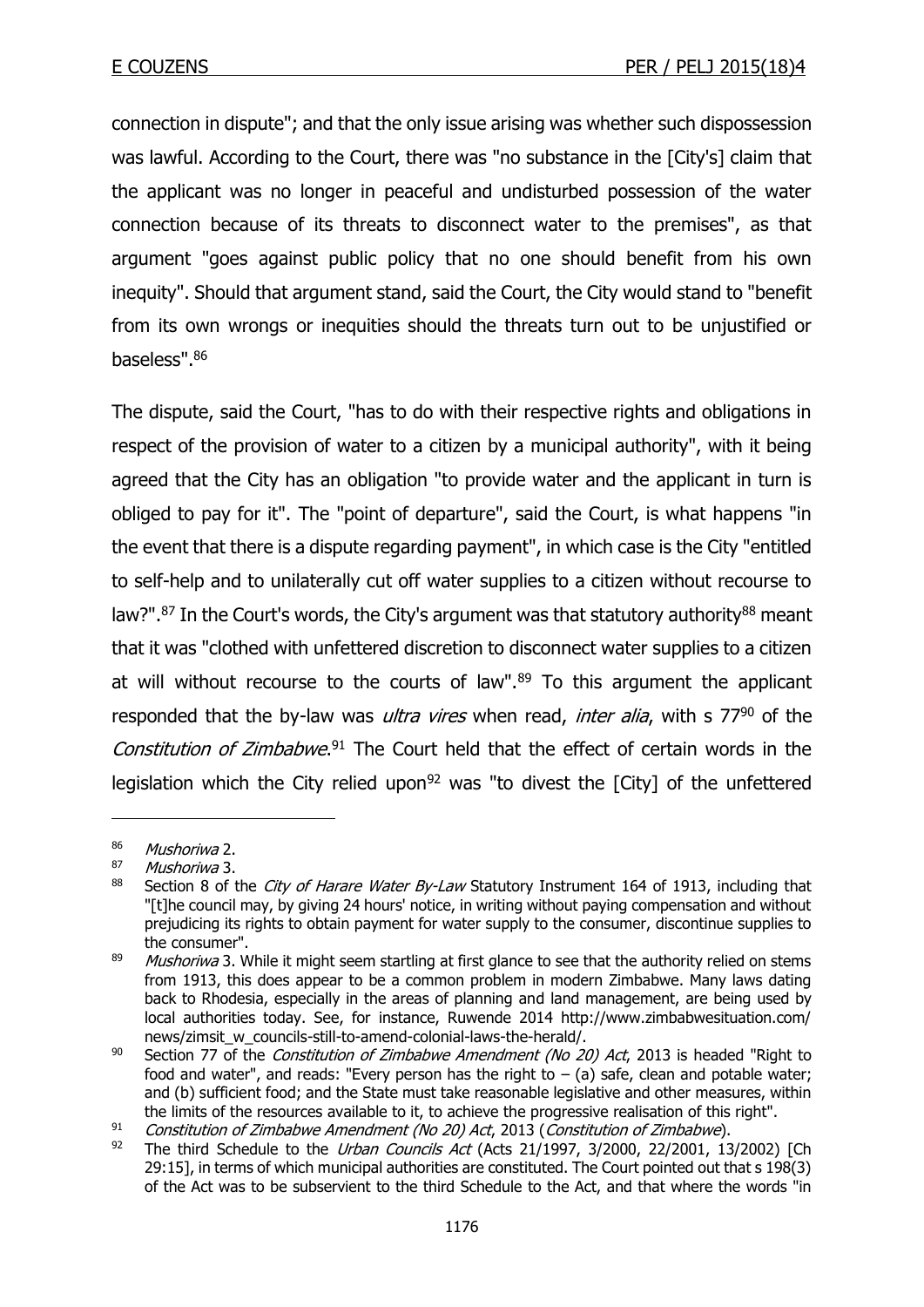discretion upon which it seeks to rely on in justifying its unlawful conduct. Thus the [City] retained the words 'in the opinion of' in its by-law in order to unlawfully confer on itself a discretion not granted to it by the enabling parent Act".<sup>93</sup> This is somewhat convoluted, but what it comes down to is that the Court found that the City of Harare had sought to use a by-law to keep a discretion which had in fact been removed from the statute in terms of which municipal authorities are constituted – and that doing so was unlawful.

The Court then concluded, on this issue, that "when it comes to disconnection of water on account of failure to pay, the City Council's opinion does not matter. It can only disconnect water supplies on no less than 24 hours' notice upon proof that the consumer has failed to pay any charges which are due". As a consequence, the City "cannot lawfully disconnect water from a consumer unless it has established that the amount claimed is actually due", which raises the question of who is to determine whether the amount claimed is actually due or not. $94$  The Court then lambasted the City further, suggesting that what the City "seeks to do is to oust the jurisdiction of the courts so that it can operate as a loose cannon and a law unto itself", and that it "seeks to extort money from the applicant without the bother of establishing its claim through recognised judicial process", and that "[t]he disconnection of water supplies without recourse to the courts of law is meant to arm twist and beat the applicant into submission without the bother of proving its claim in a court of law".<sup>95</sup>

The Court then iterated that the right to water "is a fundamental right enshrined in section 77 of the [C]onstitution of Zimbabwe"; and that s 44<sup>96</sup> "imposes a duty on the State and all its institutions and agencies to respect fundamental human rights and freedoms". The City, said the Court, "being a public body and institution of local government, it follows that it cannot deny a citizen water without just cause" – and

the opinion of the Council" appeared in the Act they were absent from the Schedule. This, said the Court, was clearly a deliberate omission.

<sup>93</sup> Mushoriwa 4.

 $^{94}$  Mushoriwa 4.

 $^{95}$  Mushoriwa 4.<br> $^{96}$  Section 44 of

Section 44 of the *Constitution of Zimbabwe* reads: "The State and every person, including juristic persons, and every institution and agency of the government at every level must respect, protect and fulfil the rights and freedoms set out in this Chapter".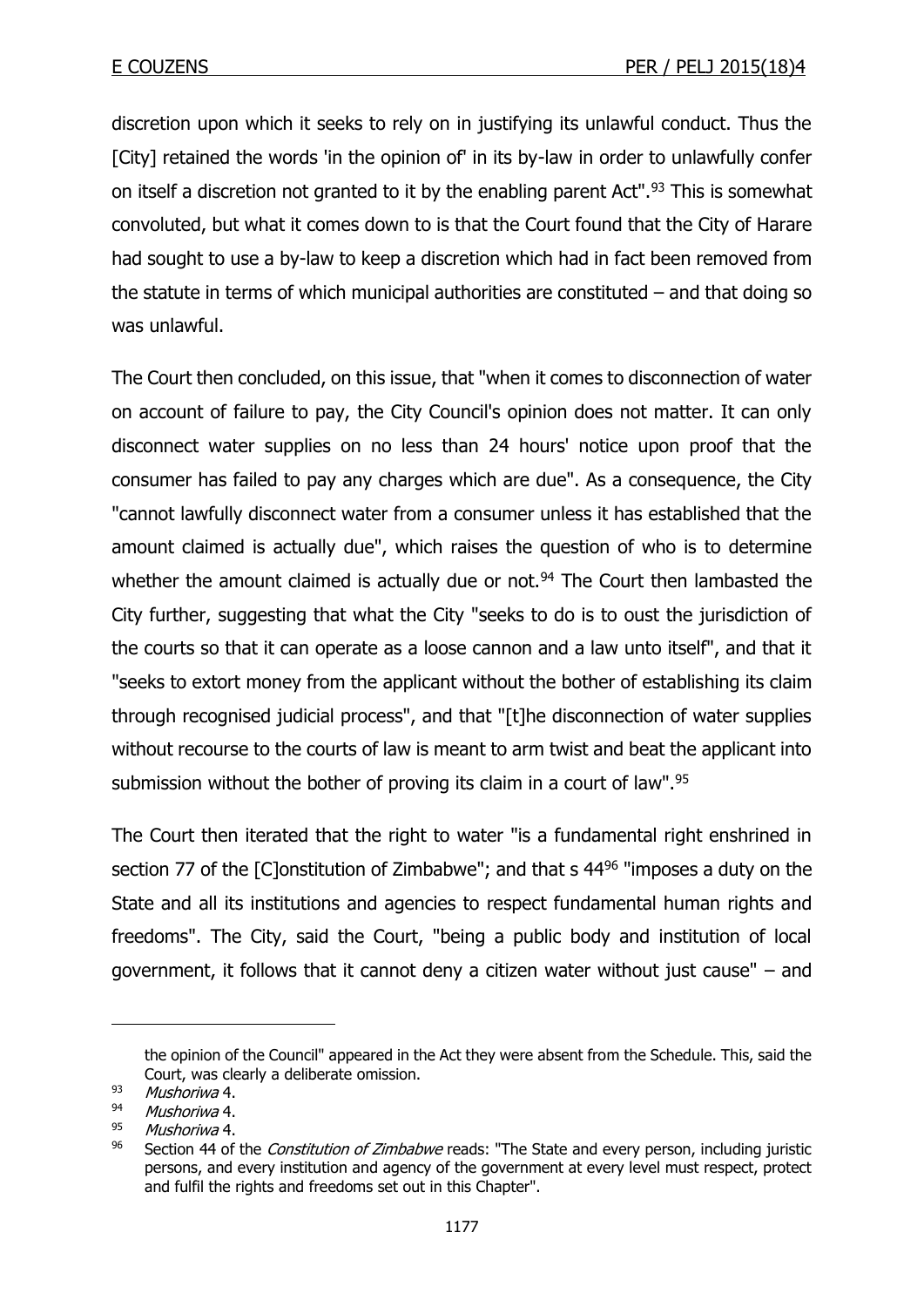"it is trite that it is the function of the judiciary to interpret and enforce the law when a citizen complains that his human rights have been violated".<sup>97</sup>

According to the Court, section 8 of the by-law<sup>98</sup> "contradicts both the Constitution and the enabling statute in more respects than one" – firstly, because it authorises the City arbitrarily to "deprive citizens of their fundamental right to water without compensation";<sup>99</sup> and secondly because it "unlawfully confers" the City with the "sole jurisdiction to arbitrarily determine the dispute without recourse to the courts of law", in the event of a disputed bill.<sup>100</sup> The latter allows the City to "be the sole arbiter in its own case contrary to the well-established common law maxim that no one should be a judge in his own case".<sup>101</sup> "It is a basic principle of our legal policy", the Court went on, "that law should serve the public interest" and, "as we have already seen, every person has a fundamental right to water". "It is therefore", the Court concluded, "clearly not in the public interest that a city council can deny its citizens water at will without recourse to the law and the courts".<sup>102</sup>

The Court then added the words "I take comfort in that the Supreme Court of South Africa in a related case of [Strümpher] came to the same conclusion on facts that are on all fours with this case".<sup>103</sup> Finally, the Court noted that "[t]hose in the corridors of power must not abuse their authority by usurping the functions of the courts to the detriment of innocent members of society as happened in this case".<sup>104</sup> The Court ordered, pending determination of the matter, $105$  that the City immediately restore water to the applicant's premises; and that the City be interdicted from "interfering

<sup>97</sup> Mushoriwa 5.

<sup>98</sup> Section 8 of the City of Harare Water By-Law Statutory Instrument 164 of 1913.

 $99$  This being "contrary to s 85 of the Constitution which entitles an aggrieved person to appropriate compensation whenever his fundamental human rights have been violated". Mushoriwa 6.

<sup>&</sup>lt;sup>100</sup> This being "contrary to the provisions of s 69 of the third Schedule to the Act, as read with s 165(1)(c) of the Constitution". Mushoriwa 6.

<sup>101</sup> Mushoriwa 6.

 $102$  Mushoriwa 6.<br> $103$  Mushoriwa 6.

 $\frac{103}{104}$  Mushoriwa 6.

Mushoriwa 7.

<sup>&</sup>lt;sup>105</sup> This presumably meaning that the question of whether the amount of US\$ 1 700.00 or another amount was indeed owing or not – the Court not being seized with making this determination.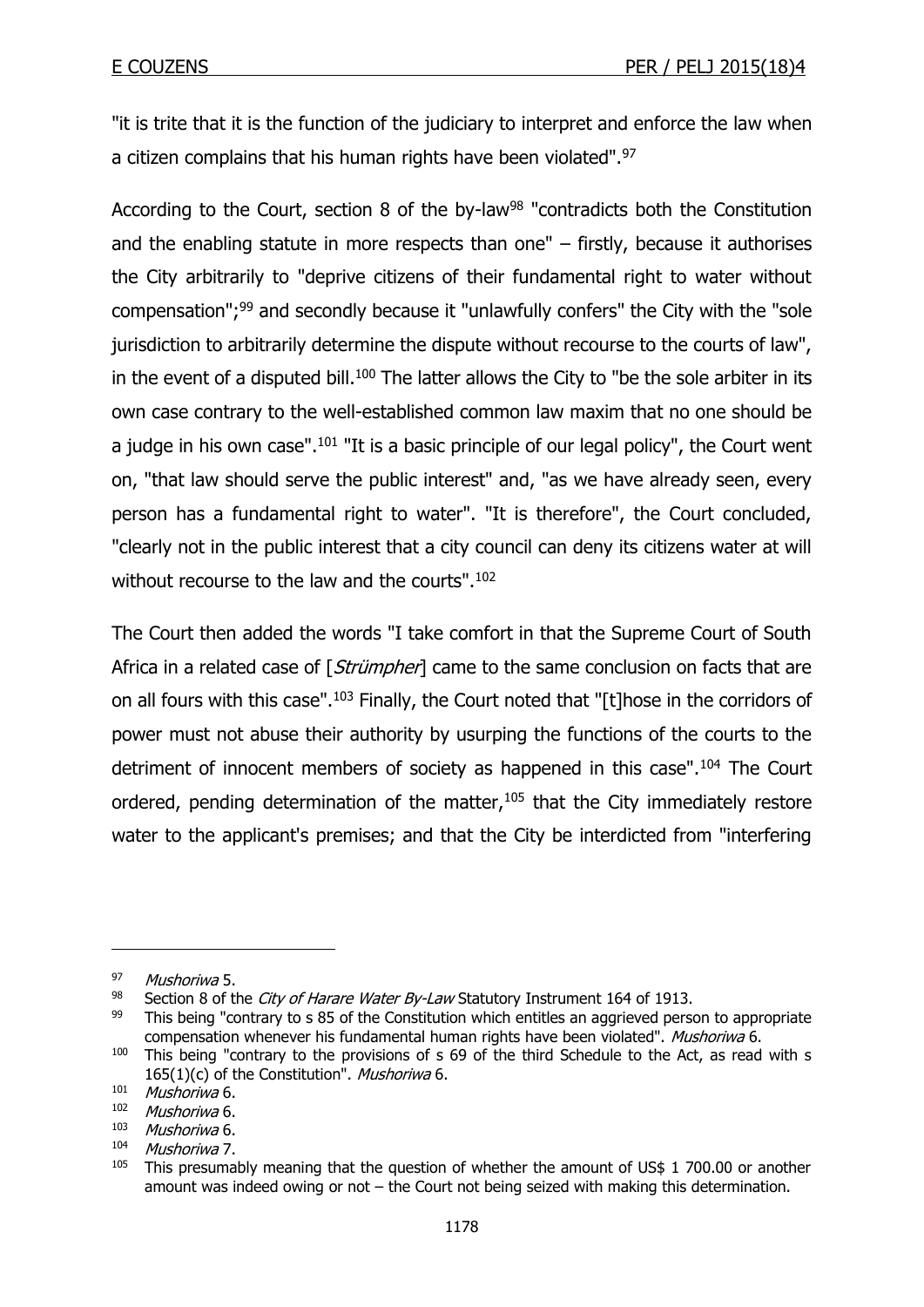with the applicant's possession of the premises by interfering with or terminating water supply".<sup>106</sup>

Of course, it might be objected that the references by the Court to the Constitution are *obiter*, given the Court's eventual finding on dispossession  $-$  but they go directly to the question of unlawfulness and make it clear that the Court considered unlawfulness to arise here not merely because of factual possession and dispossession. Rather, the unlawfulness arose from a combination of dispossession and breach of rights in respect of a very particular, and special, kind of property.

# **5 Conclusion**

Although both judgments concerned the common law remedy of the *mandament van* spolie, a remedy in the sub-field of property law, and neither raised the Mazibuko case, what they arguably had in common was a concern to make the decision within the confines of the *mandament van spolie* while at the same time distinguishing between cases concerning "ordinary" property and water.

The obvious and immediate objection which could be made to the arguments outlined in the present article is that as the two cases discussed concerned the application of the *mandament van spolie* they fall inherently to be decided on the basis of common law principles relating to dispossession and unlawfulness. What is being argued, however, is that although the cases did indeed concern the *mandament van spolie*, both of them were decided on a basis other than purely that of dispossession of ordinary property.

In the *Strümpher* judgment the South African Supreme Court of Appeal made several allusions to water standing on a different footing legally to other forms of property. The Court indicated that the right to a water supply cannot be classified as "purely contractual", or be described as "merely personal rights arising from a contract", and that the right to a water supply has been subsumed into statutory rights. The Court indicated also that the "limitation or discontinuation" of water services must be "fair

 $106$  Mushoriwa 7.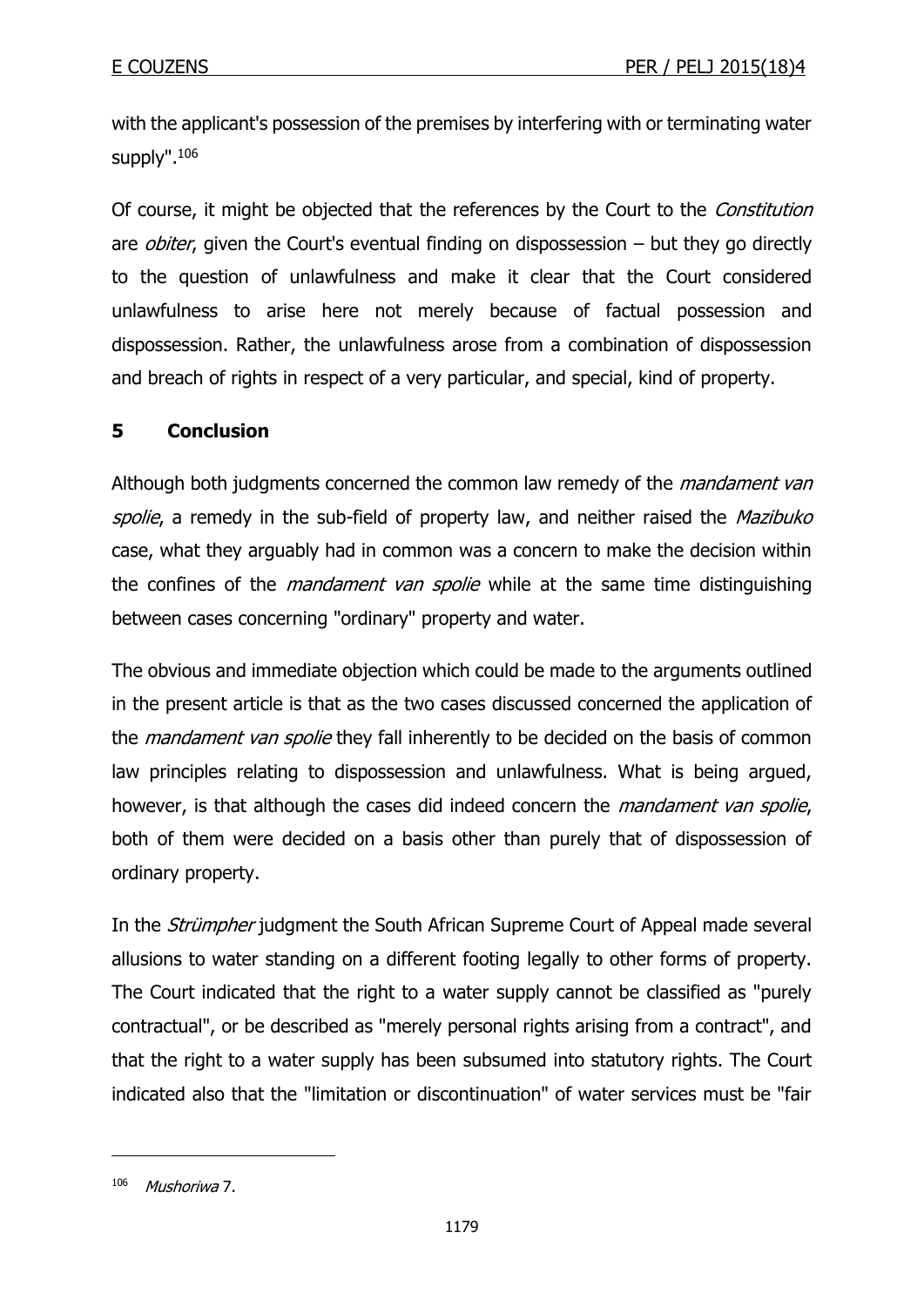and equitable". Further, the Court indicated that a case involving the disconnection of water had to be distinguished from cases concerning the disconnection of electricity or of bandwidth.

In the *Mushoriwa* judgment, the Zimbabwean High Court implied clearly that its thinking was informed by the fact that the order it was being asked to make was "to avert a catastrophe as one cannot survive without water". The Court made it clear that the question to be answered was whether a municipality was entitled unilaterally to cut off supplies of water, as opposed to items of property or services in general – the implication being that the provision of water stands on a different basis in law from the provision of other services. The Court indicated that the right to water is a fundamental constitutional right held by all persons, which imposes a duty on the State and all its agencies and institutions. Finally, the Court considered the municipal legislation relied on by the respondent City to contravene the fundamental right to water.

On the one hand, the *Mushoriwa* judgment carries less weight as a judgment of first instance than the *Strümpher* judgment, which was made at the highest level. However, the judgment in *Mushoriwa* in a sense carries more weight, as a judgment not constrained directly by the Constitutional Court precedent, which has been severely criticised. Of course, it must not be forgotten that in neither case was Mazibuko raised – the two cases involved the common law remedy of the *mandament* van spolie. In that sense the present argument is vulnerable to the charge that the writer is erring by conflating constitutional rights issues with the principles of common law. However, it seems to the present writer that both judgments saw a court called upon to decide a common law matter bringing into its judgment constitutional rights considerations, which indicate that the Court saw the subject matter of the dispute and the rights involved as being in some way different. In this regard the Zimbabwean High Court, while indicating "obeisance" to the South African Supreme Court of Appeal in *Strümpher*, was far less fettered than was the SCA in *Strümpher* – and was consequently able to go further in basing its judgment not just on common law principles but also on constitutional and human rights considerations.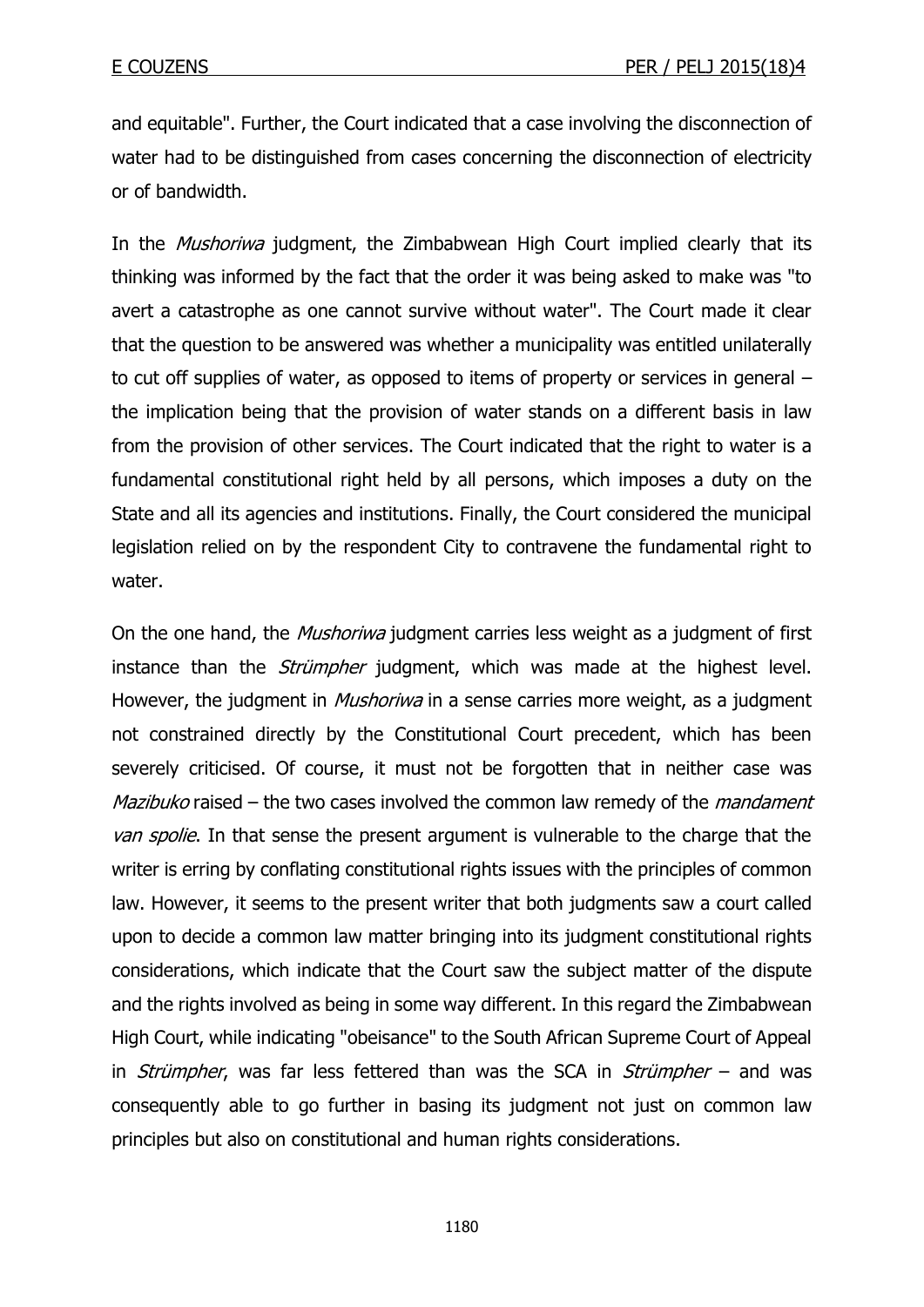There is an obvious difference between the two situations in that the *Zimbabwean* Constitution would seem to provide a stronger right than does the far more lauded South African *Constitution* – the *Zimbabwean Constitution* providing that "[e]very person has the right to – (a) safe, clean and potable water  $\ldots$ ";<sup>107</sup> while the South African *Constitution* provides only for the "right to have access"<sup>108</sup> to "sufficient food and water".<sup>109</sup> Nevertheless it is instructive to consider the cases alongside each other. Although from different jurisdictions, the Zimbabwean law is considered to rest on the same basis as that in South Africa, Zimbabwean judgments have historically been reported in the South African law reports, there is much cross-referral, $110$  and  $$ importantly – judgments in the two jurisdictions must be informed by the same background of environmental and socio-economic issues. Such issues will concern, amongst other things, extreme poverty, wide differences between rich and poor, poor service delivery from government, a lack of environmental security, and significant water shortages.

In the Southern African context of grinding poverty, underdevelopment, governmental inefficiency, poor service delivery to the poor, and harsh environmental conditions – including gross environmental insecurity in respect of water and access to water – there will undoubtedly be many court cases to come, involving access to water. The South African Constitutional Court's judgment in the *Mazibuko* case has been widely and severely criticised, and may eventually come to be regarded as a retrogressive judgment. Until and unless it is overturned by the Constitutional Court, or by legislation, or through revised governmental policy, $111$  courts bound by the ruling can continue to find ways to develop the jurisprudence relating to environmental and particularly water security in South Africa by clarifying the legal relationship of people

 $107$  Section 77 of the Constitution of Zimbabwe.

 $^{108}$  Own emphasis.<br> $^{109}$  Section 27(1) o

 $109$  Section 27(1) of the *Constitution*.

Note the references in *Mushoriwa* to the *Strümpher* judgment.

<sup>&</sup>lt;sup>111</sup> With a considerable expansion of the amount of water available to the very poor, and improved delivery thereof.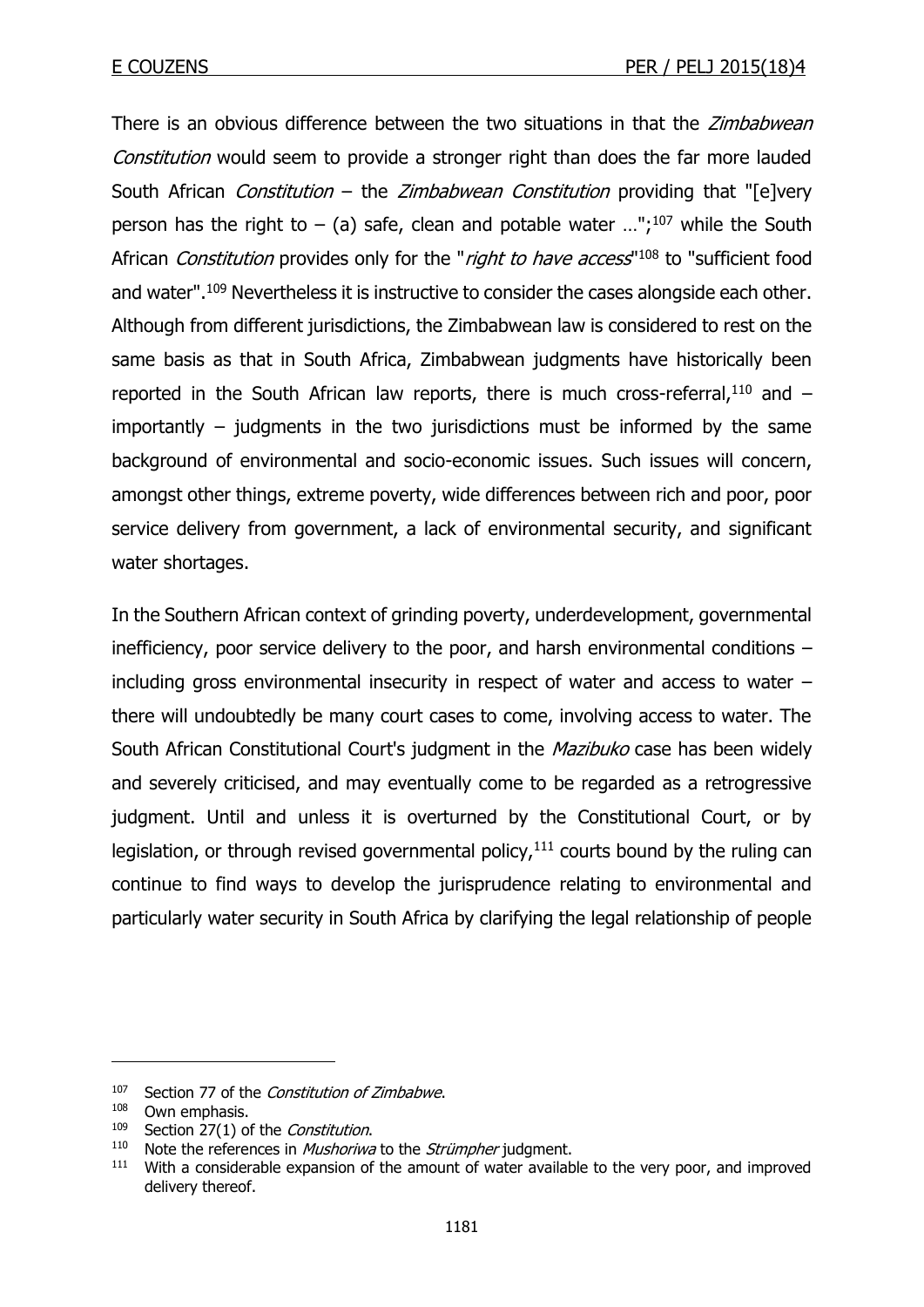-

with water $112$  – and in this regard South African courts could do worse than consider the Mushoriwa judgment of the Zimbabwean High Court.<sup>113</sup>

It is not being argued that the *mandament van spolie* provides an alternative means to protect rights which were de-prioritised by the Constitutional Court in the Mazibuko case. What is being pointed out is that in the face of a ruling which has been roundly criticised, and which certainly appears to have under-recognised the limitations of the poorest members of Southern African society, litigants and the judiciary may well turn to common law remedies as a way to address issues of inequality until such time as the constitutional rights of the most vulnerable are better recognised. By treating questions of access to water differently from other property questions, courts deciding cases on the basis of common law remedies may eventually make a more valuable rights-based contribution to legal development than did the Constitutional Court in Mazibuko.

<sup>&</sup>lt;sup>112</sup> In particular, by making it clear that water as property has a status different from that of "normal" property items; and that the fundamental right of access to water, again, makes it inequitable to treat water according to basic common law principles.

<sup>113</sup> Unfortunately, subsequent media reports have indicated that the Harare City Council has continued to cut off water supplies to payment defaulters – according to one report, to approximately 11 500 defaulters between October and November 2014. Sunday Mail Reporter 2014 http://www.sundaymail.co.zw/?p=19919. Also see Zimbabwe Today 2014 http://www.zimbabwetoday.org/topics/service-delivery/water-sanitation/2014/10/18/5000 water-bill-defaulters-cut-off/. Even more recent media reports do indicate, however, that the Mushoriwa judgment has been followed by a Magistrates' Court (per Magistrate Vimbai Mutukwa, in case 93/2015) in the city of Kwekwe in central Zimbabwe; with an order that the water connection of a resident, one Jackie Ngulube, be restored by the City Council (or, failing the Council, by the Messenger of the Court) after it had been disconnected by the City despite his claiming to be in good standing as far as payment went. The Zimbabwean 2015 http://www.thezimbabwean.co/news/zimbabwe-news/74635/city-of-kwekwe-ordered-by.html; and Mhlanga 2015 http://www.southerneye.co.zw/2015/01/26/court-orders-council-stopdisconnections/.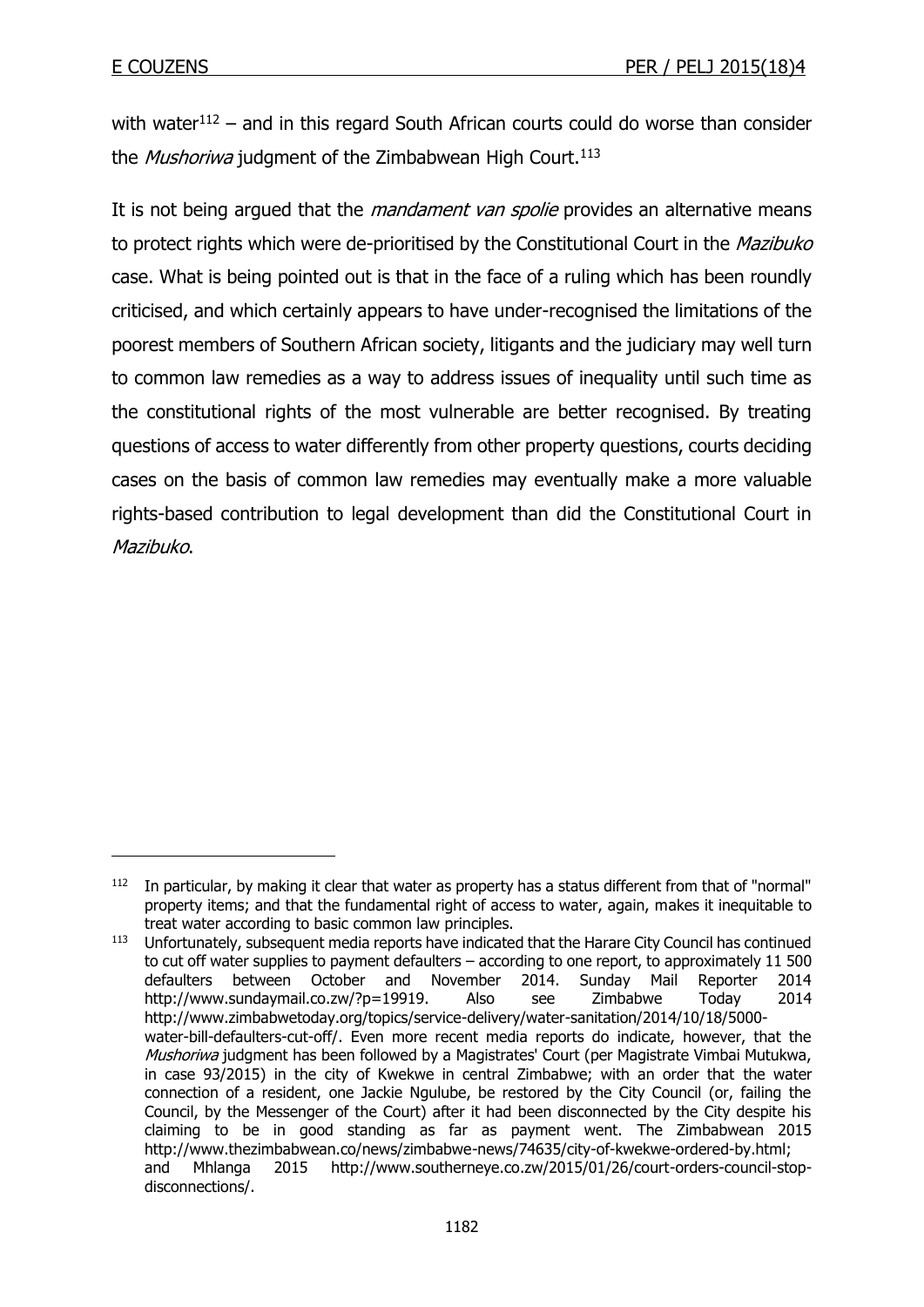### **BIBLIOGRAPHY**

#### **Literature**

Bond 2013 SAJHR

Bond P "Water Rights, Commons and Advocacy Narratives" 2013 SAJHR 125-143

#### Dugard and Alcaro 2013 SAJHR

Dugard J and Alcaro A "Let's Work Together: Environmental and Socio-Economic Rights in the Courts" 2013 SAJHR 14-31

#### Dugard and Maohlakoana 2009 SAJHR

Dugard J and Maohlakoana N "More Work for Women: A Rights-based Analysis of Women's Access to Basic Services in South Africa" 2009 SAJHR 546-572

#### Dugard, Lera St Clair and Gloppen 2013 SAJHR

Dugard J, Lera St. Clair A and Gloppen S "Introduction: Climate Change Justice: Narratives, Rights and the Poor" 2013 SAJHR 6-13

#### Kemerink, Ahlers and Van der Zwaag 2011 Water SA

Kemerink JS, Ahlers R and Van der Zwaag P "The Struggle for Water at Catchment Level" 2011 Water SA 585-594

#### Kidd Environmental Law

Kidd M Environmental Law 2<sup>nd</sup> ed (Juta Cape Town 2011)

#### Naidoo, Thamaga-Chitja and Shimelis 2013 Indilinga

Naidoo KM; Thamaga-Chitja, JM and Shimelis HA "Toward Sustainable Livelihoods Through Indigenous Knowledge and Water Use Security: Insights from Small Scale Irrigation Schemes in Limpopo Province" 2013 Indilinga -African Journal of Indigenous Knowledge Systems 301-324

#### Posthumus 2005 SA Irrigation

Posthumus C "WAR: Defining Water Lawfulness" 2005 Aug/Sep SA Besproeiing/SA Irrigation 6-8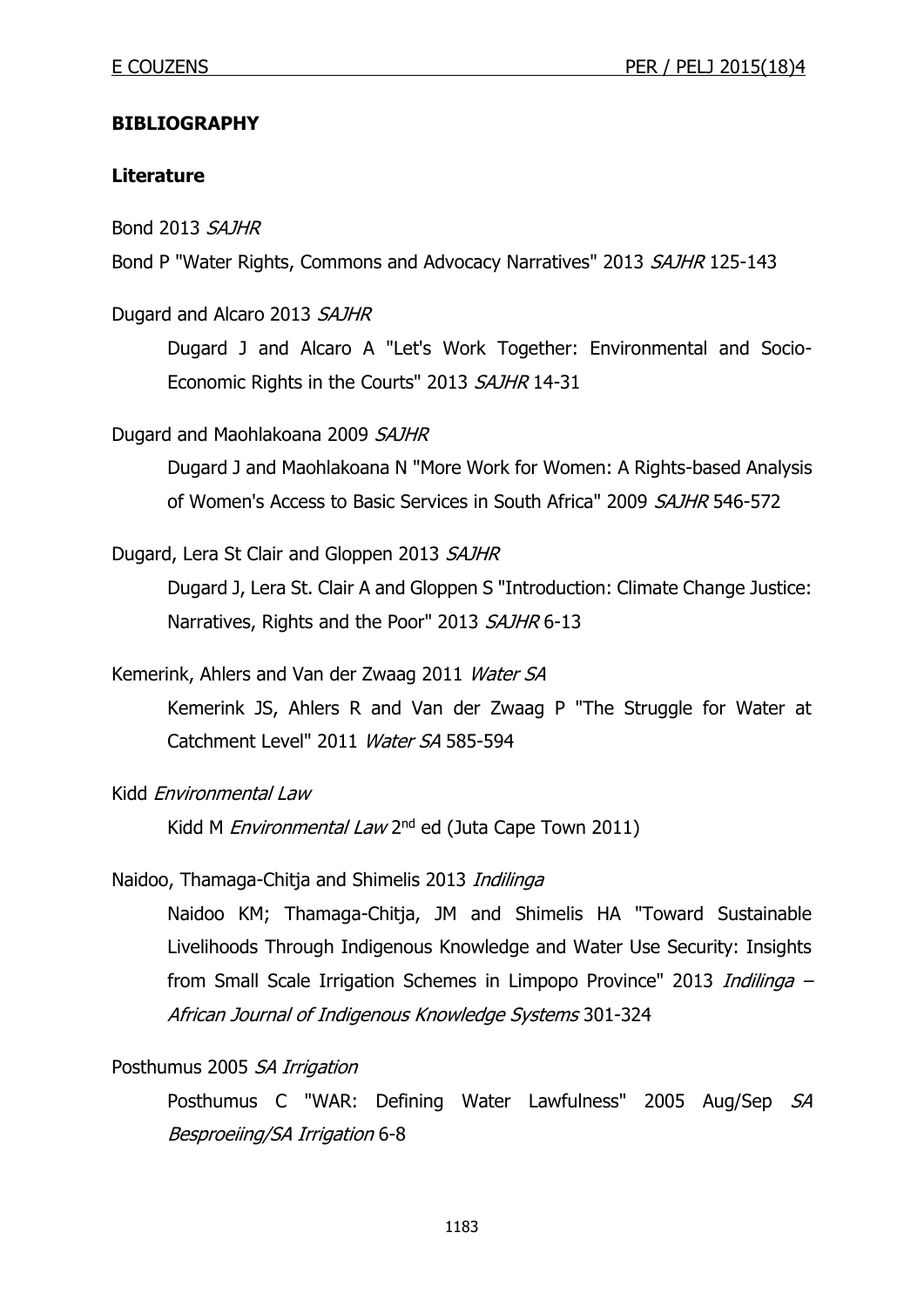Roithmayr 2010 CCR

Roithmayr D "Lessons from *Mazibuko*: Persistent Inequality and the Commons" 2010 CCR 317-346

Stewart and Horsten 2009 SAPR/PL

Stewart L and Horsten D "The Role of Sustainability in the Adjudication of the Right of Access to Adequate Water" 2009 SAPR/PL 486-505

Van Koppen 2008 Water SA

Van Koppen B "Redressing Inequities of the Past from a Historical Perspective: The Case of the Olifants Basin, South Africa" 2008 Water SA 432-438

### **Case law**

City of Cape Town v Marcel Mouzakis Strümpher 2012 ZASCA 54 (30 March 2012) Impala Water Users Association v Lourens 2008 2 SA 495 (SCA) Mazibuko v City of Johannesburg 2010 4 SA 1 (CC) Farai Mushoriwa v City of Harare 2014 ZWHHC 195 (5 June, 23 July and 2 August 2013, and 30 April 2014) Rademan v Moqhaka Municipality 2012 2 SA 387 (SCA) Telkom SA Ltd v Xsinet (Pty) Ltd 2003 5 SA 309 (SCA)

# **Legislation**

#### **South Africa**

Constitution of the Republic of South Africa, 1996 National Water Act 36 of 1998 Water Services Act 108 of 1997

# **Zimbabwe**

City of Harare Water By-Law Statutory Instrument 164 of 1913 Constitution of Zimbabwe Amendment (No 20) Act, 2013 Urban Councils Act (Acts 21/1997, 3/2000, 22/2001, 13/2002) [Ch 29:15]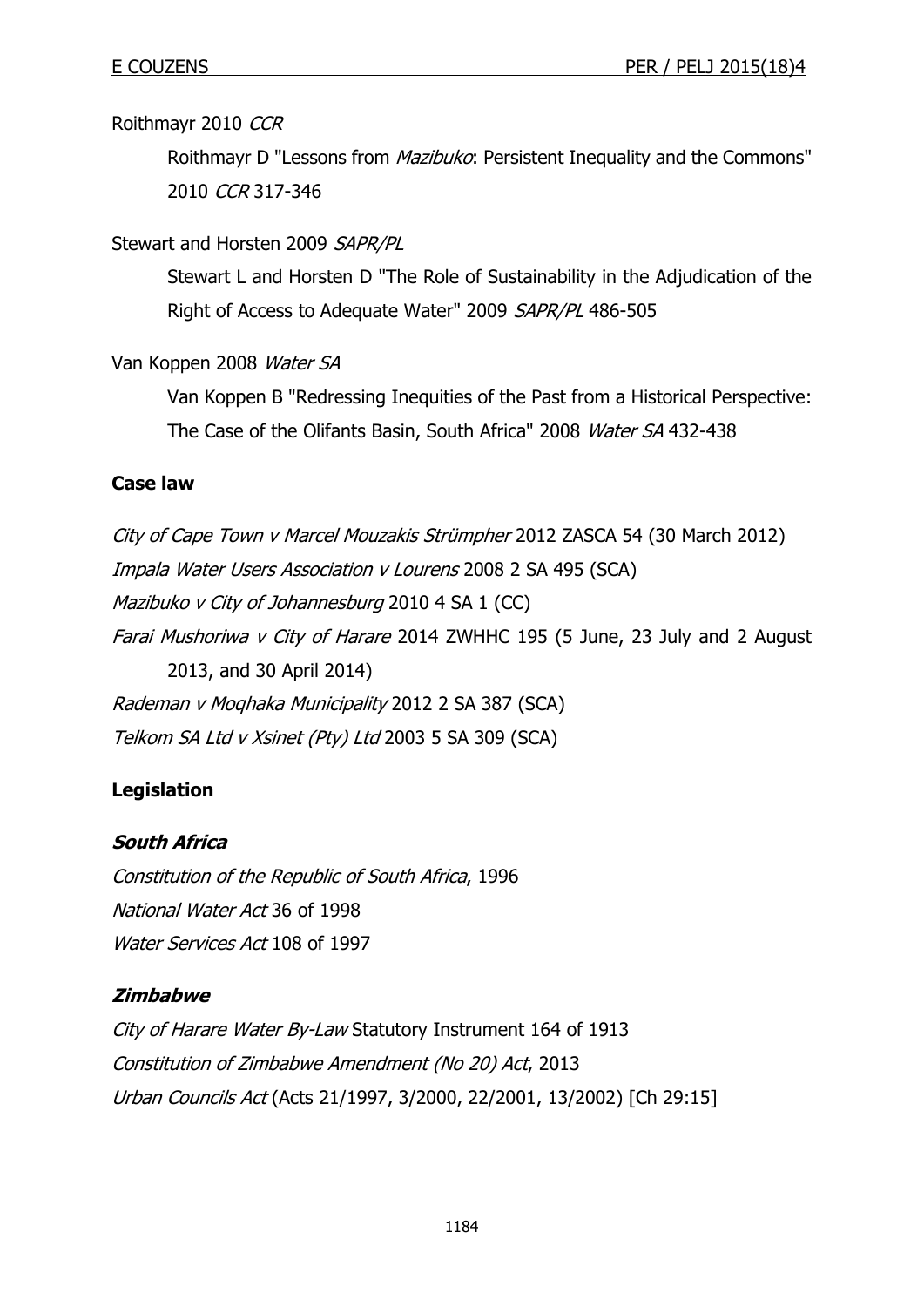# **Internet sources**

- De Vos 2009 http://constitutionallyspeaking.co.za/water-is-life-but-life-is-cheap/ De Vos P 2009 Water is Life (But Life is Cheap) http://constitutionally speaking.co.za/water-is-life-but-life-is-cheap/ accessed 18 October 2015
- Department of Water Affairs 2013/2014 http://www.doc.gov.za/sites/ www.gcis.gov.za/files/docs/resourcecentre/yearbook/2013-4Water\_Affairs.pdf Department of Water Affairs 2013/2014 South Africa Yearbook 2013/2014 http://www.doc.gov.za/sites/www.gcis.gov.za/files/docs/resourcecentre/yearb ook/2013-4Water\_Affairs.pdf accessed 18 October 2015
- Mhlanga 2015 http://www.southerneye.co.zw/2015/01/26/court-orders-council-stopdisconnections/ Mhlanga B 2015 Court Orders Council to Stop Disconnections http://www.southerneye.co.zw/2015/01/26/court-orders-council-stopdisconnections/ accessed 18 October 2015

Ruwende 2014 http://www.zimbabwesituation.com/news/zimsit\_w\_councils-still-toamend-colonial-laws-the-herald/ Ruwende I 2014 Councils Still to Amend Colonial Laws http://www.zimbabwesituation.com/news/zimsit\_w\_councils-still-to-amendcolonial-laws-the-herald/ accessed 18 October 2015

- Sunday Mail Reporter 2014 http://www.sundaymail.co.zw/?p=19919 Sunday Mail Reporter 2014 Harare City Council Defies High Court Ruling http://www.sundaymail.co.zw/?p=19919 accessed 18 October 2015
- The Zimbabwean 2015 http://www.zimbabwesituation.com/news/zimsit\_w\_city-ofkwekwe-ordered-by-court-to-re-open-water-supply/ The Zimbabwean 2015 City of Kwekwe Ordered by Court to Re-Open Water Supply http://www.zimbabwesituation.com/news/zimsit\_w\_city-of-kwekweordered-by-court-to-re-open-water-supply/ accessed 27 October 2015